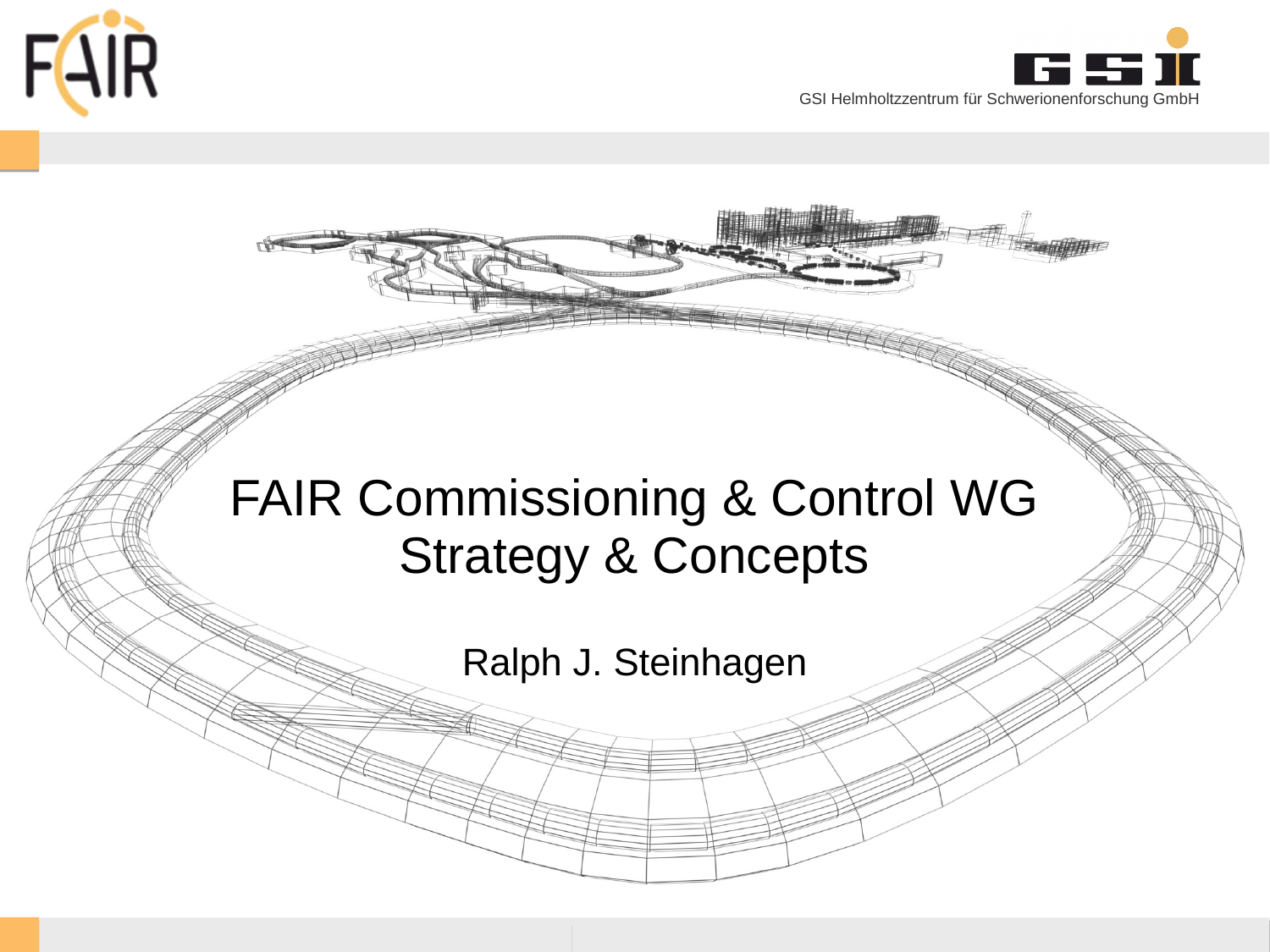FAIR Main Control Room **T** WG Restructuring & Extended Mandate



Separate previous activities into two new working groups:

- **FAIR Main Control Room WG building specific Aspects** (PSP 2.14.10.10 & 4.6.1) (membership composition: "Bau", CSCO, LOAO, ...)
	- Prepare requirements and follow-up new common control room for all GSI/FAIR accelerators
	- Develop and coordinate a migration concept for the existing GSI→FAIR MCR
- *FAIR Commissioning & Control WG (FC2WG)– accelerator specific topics*  (membership composition: MPLs, equipment groups, accelerator-experts, … )
	- prepare a detailed and complete commissioning, operating and controls concept for all FAIR accelerators including the GSI injectors including interfaces between the accelerators, transfer lines and experiments.
	- prepare functional specifications for the accelerator control system (e.g. archiving system; tools related to: post-mortem, accelerator/facility performance monitoring & optimisation, beam-based systems, human-machine-interfaces, etc.)
	- prepare functional specifications for the integration of technical systems and equipment into the accelerator controls environment identify and define potentially missing procedures and tools required for the efficient operation of FAIR
		- Includes interfaces between accelerators, transfer-lines and to experiments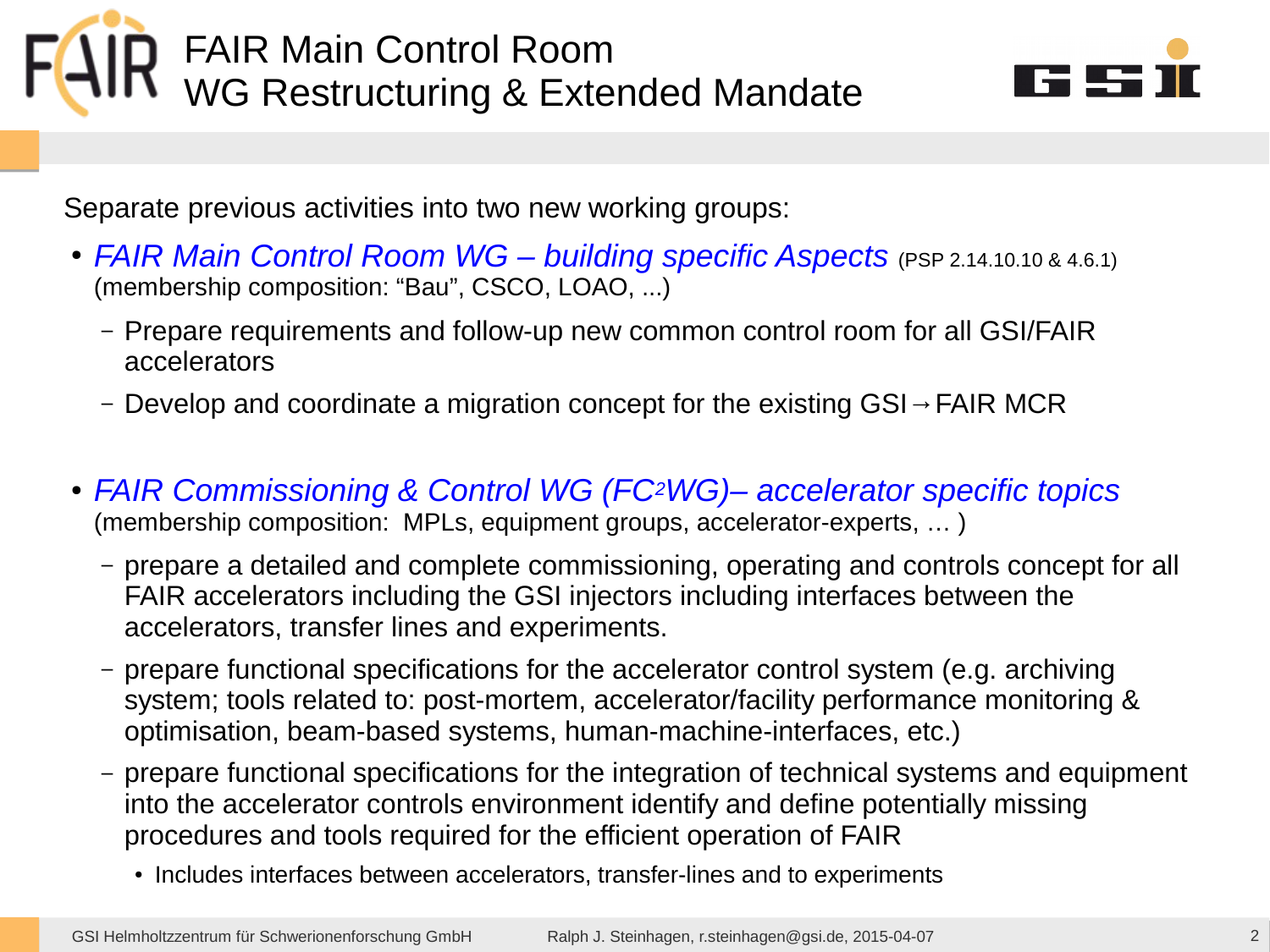



## Become the world leading accelerator-based research facility for a versatile research programme covering atomic, nuclear and bio-medical applications

#### Derived mission:

FAIR provides the enabling platform, with direct impact on the research outcome → paramount: commission, operate, and further develop the facility as efficient as possible.

\*my understanding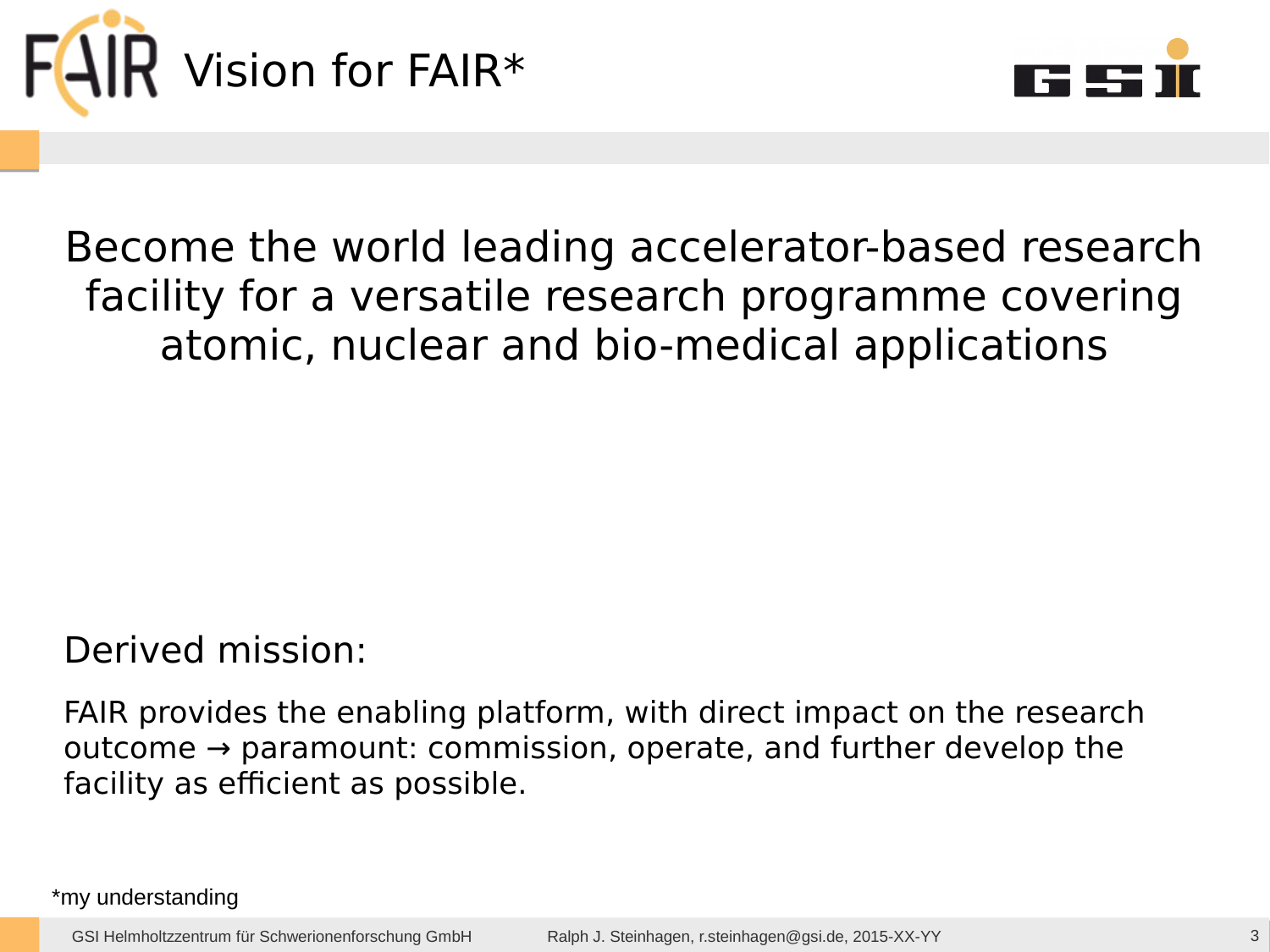



- Much larger facility, cannot reliably extrapolate from present 'UNILAC→SIS18→ESR' operation to requirements for FAIR (9+ resp. 13 accelerators, higher/unsafe intensities, more users)
- Will be in a constant flux of frequent adaptations to new cycles/beam parameters, etc. present estimate:
	- avg. experiment run:  $\sim$  1-2 weeks + many new storage rings and transfer lines with high(er) complexity  $\rightarrow$  machine setup time-scale
	- high-intensity operation requires more and better fine-tuning
		- dynamic vacuum, activation & machine protection (mainly septa, instrumentation, etc.)
	- limited operator resources: 4-5 (beam operation)  $+1$  (infrastructure, cryo)

 $\rightarrow$  need to be smart and develop an efficient commissioning procedure, training and tools to facilitate fast turn-around and maintain (or improve) present operational efficiency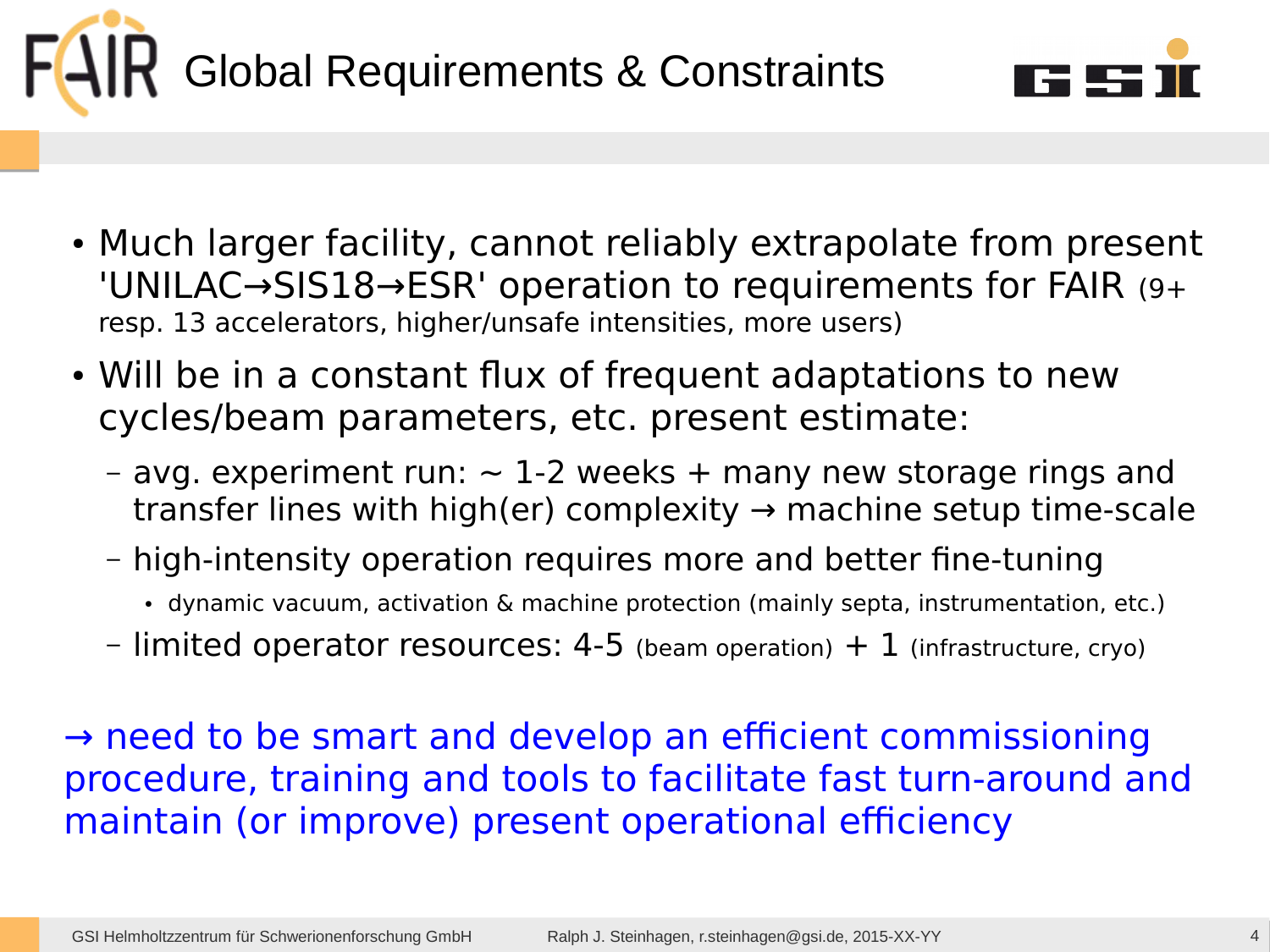





#### Need to be more explicit w.r.t. 'item 4' for commissioning and operation of FAIR.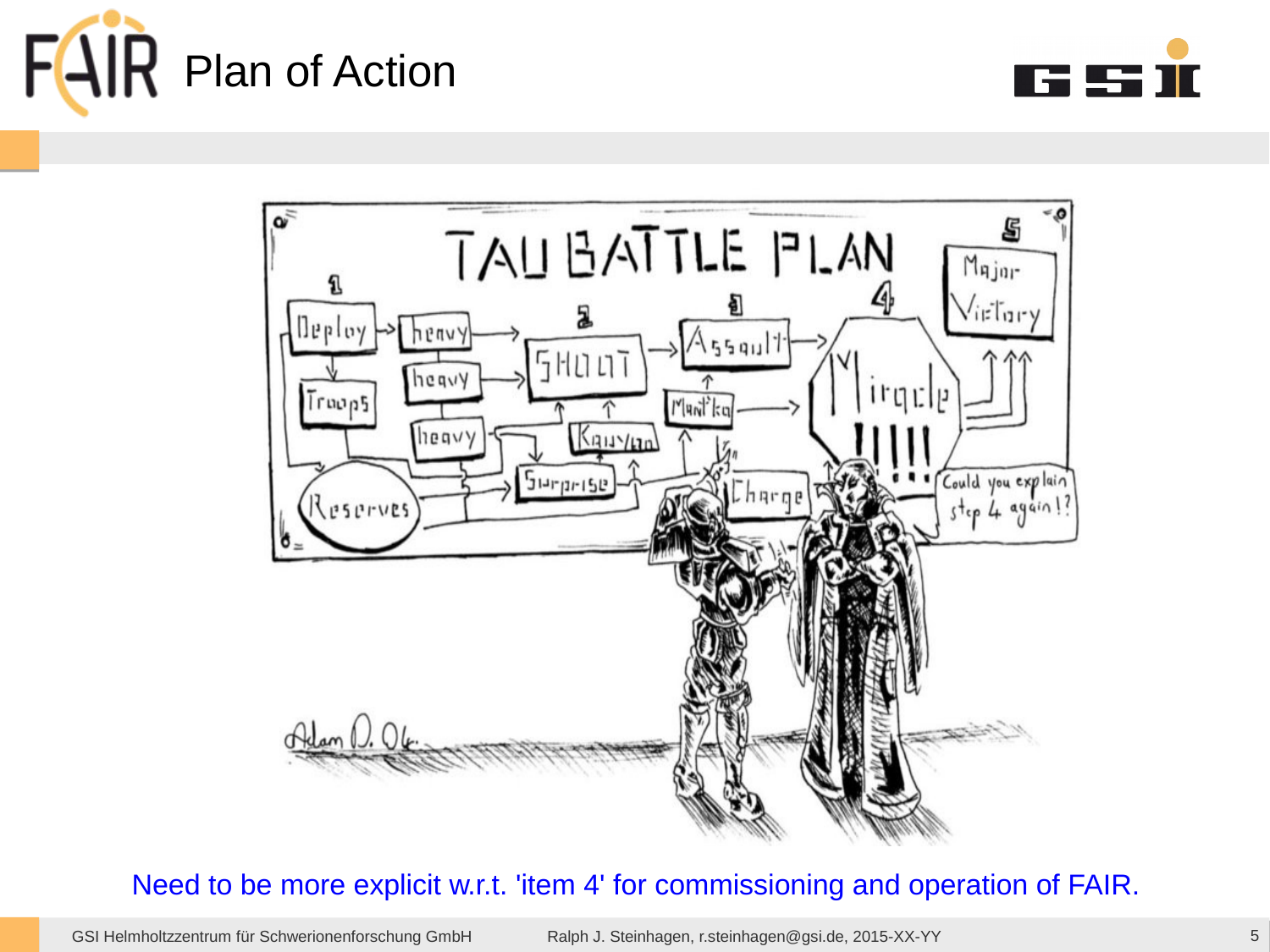



### An accelerator is more than the sum of its parts:



GSI Helmholtzzentrum für Schwerionenforschung GmbH Ralph J. Steinhagen, [r.steinhagen@gsi.de,](mailto:r.steinhagen@gsi.de) 2015-04-21 6/19 6/19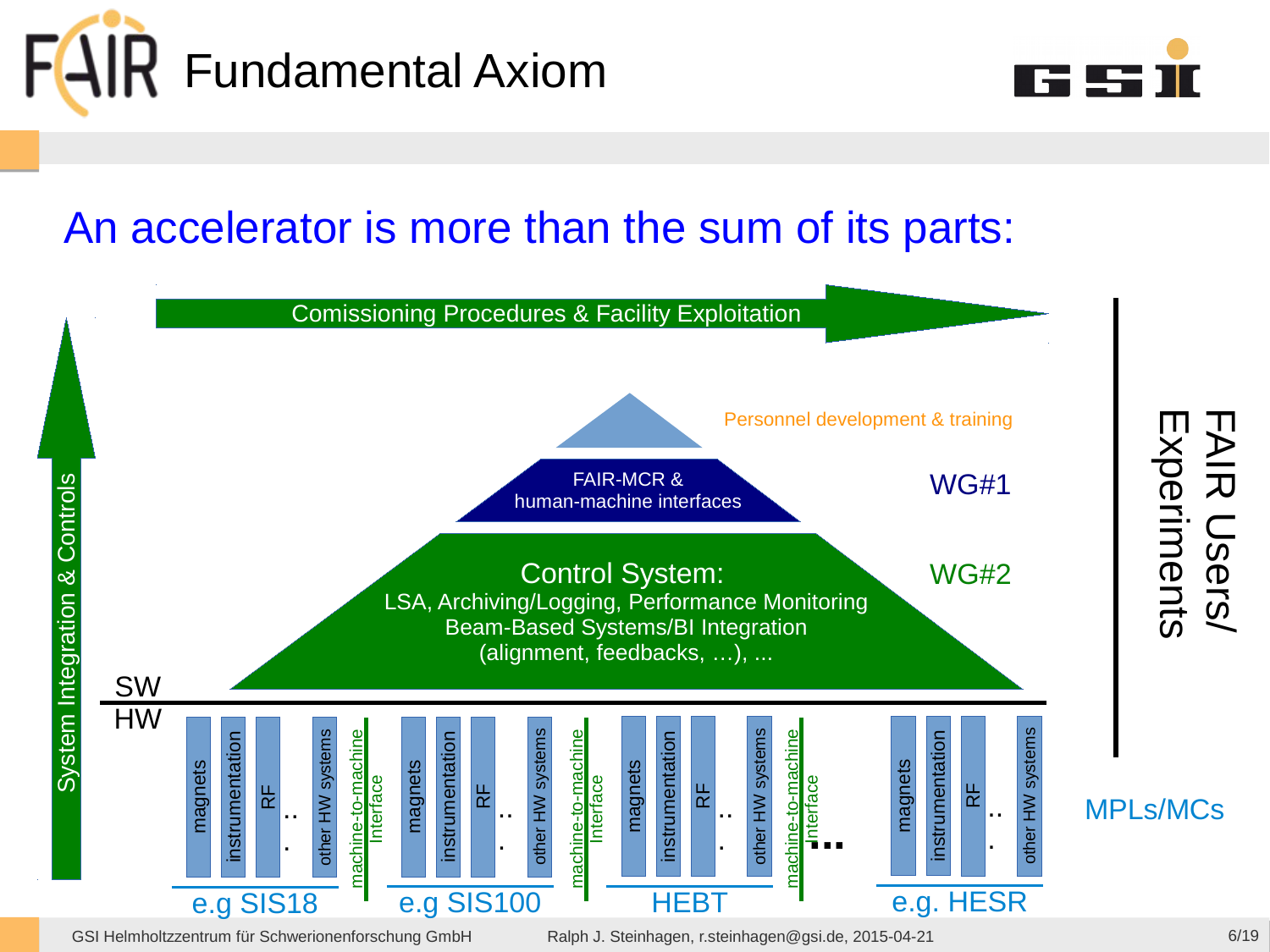



#### Proposal to follow a long-term strategy and 'lean principles':

- Continuous improvement
	- Right processes to produce right results and for getting it right the first time
		- *commissioning procedures as evolving operation standard*
		- system integration: definition of what, how and when (prioritisation) is needed
	- Prevention of inefficiencies, inconsistencies & waste by design
		- $\cdot$  'poka-yoke' or 'error proofing' principle culture of stopping and fixing
			- 1. early, when and where they occur (at the source)
			- 2. with low-intensity beam rather than with high-intensity beam
			- 3. addressing first basic parameters before complex higher-order effects
		- Example #1: first fix injection, trajectory, orbit, Q/Q' before addressing space-charge or slow-extraction problems
		- Example #2: important losses for low-intensity beam have larger impact for high-intensity beam (↔ activation)

#### • Respect for people – "develop people, then build products" $\rightarrow$  talk by S. Reimann

- optimise operation ↔ smart tools & procedures, e.g. beam-based feedbacks, sequencer, …
	- automate routine task so that operator talents are utilised and focused on more important tasks
- training, investment in and development of people minimise overburden/strain of personnel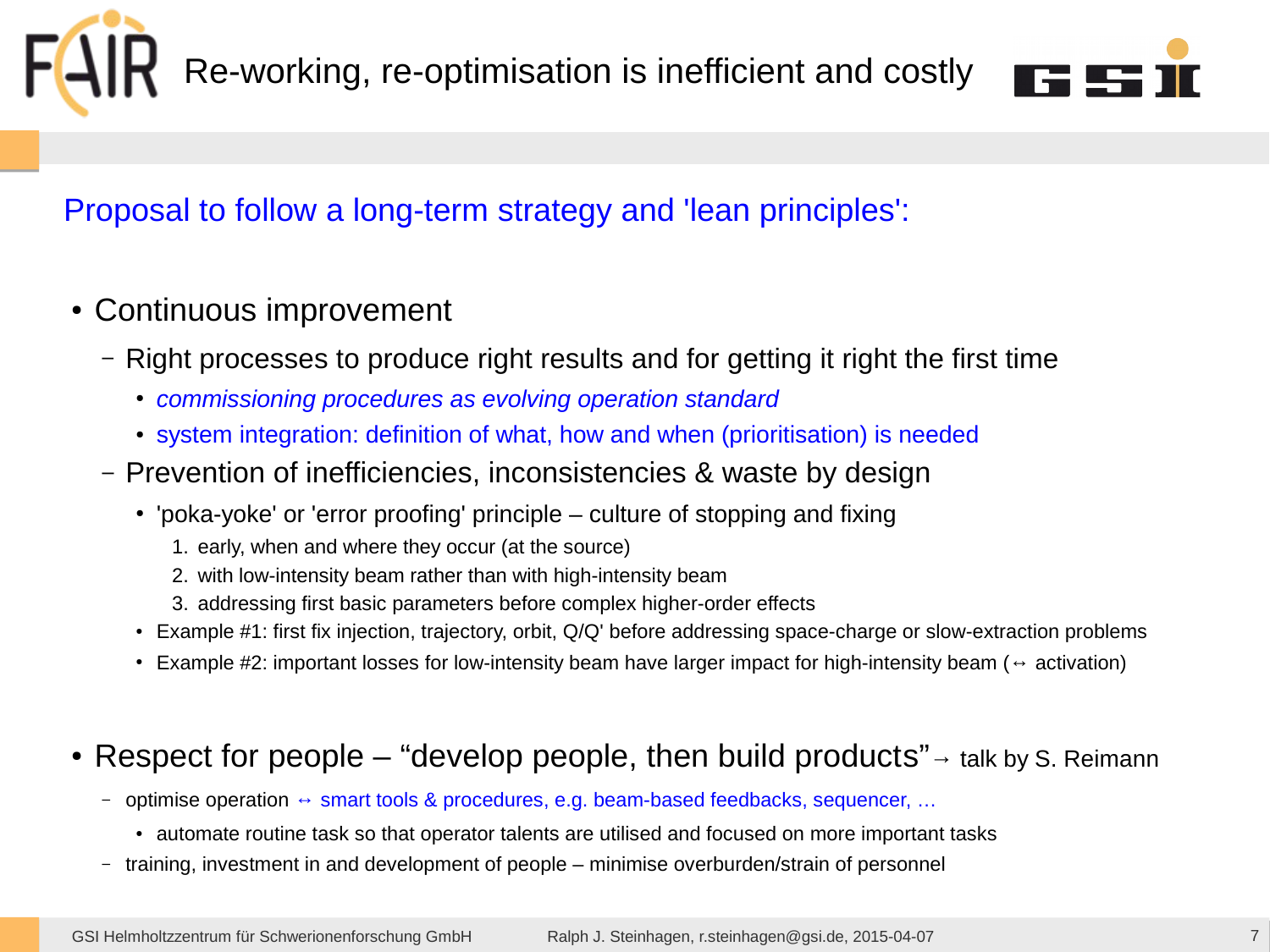# FAIR Commissioning Procedure I/II



- Develop a (initial/re-)commissioning and operation strategy:
	- MoU between various stake-holders (AP, BI, CO, RF, ...)
		- define when, where and how the individual accelerator systems should fit in
	- Identify and define missing procedures, equipment and tools, e.g.:
		- define, check the need or priority of applications vs. 'use cases'
		- define, check integration and interface between specific equipment and CO/OP environment
	- Focus first on commonalities across then specifics within individual accelerators
		- MPLs/MCs define pace & resources of how fast to achieve the above
	- Dissemination/knowledge transfer from groups that constructed and performed the initial HW commissioning to the long-term operation
		- training of operational crews (physics, operation, tools, ...)
	- Scheduling tool for technical stops to follow-up possible issues found

\*Procedure aims not only at the initial first but also subsequent re-commissioning e.g. after (long) shut-downs, mode of operation changes and/or regular operation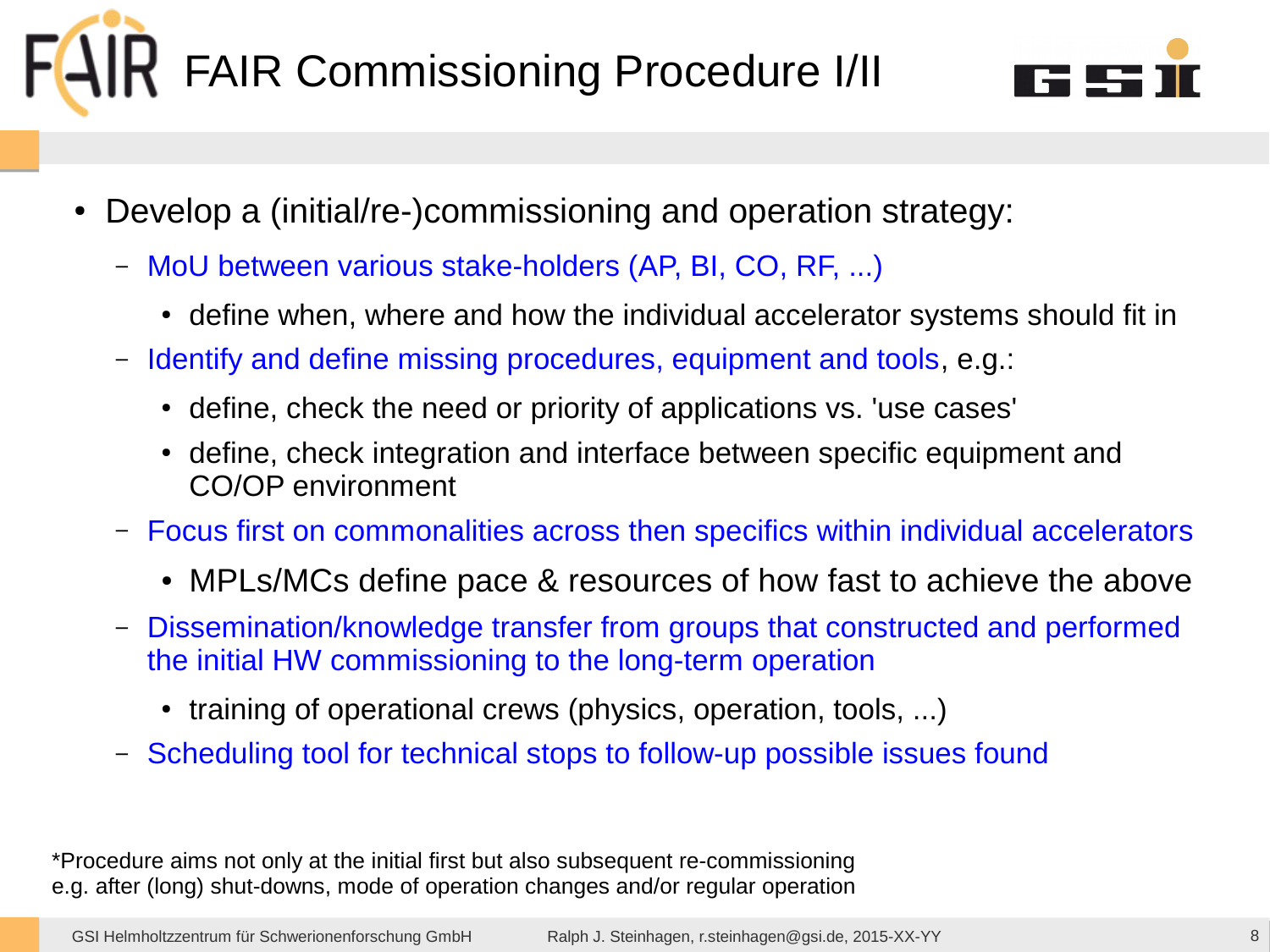



• Distinguish two forms of 'commissioning':

A)Hardware Commissioning (HWC)

- Formal functional checks and acceptance tests of the physical objects
- Done during initial commissioning and as part of the 'machine check-out' after every (longer) technical stops (e.g. annual shut-down)

B)Commissioning with Beam (BC)

- thread, inject, capture, accelerate and extract through the accelerator chain
- commissioning of beam-dependent equipment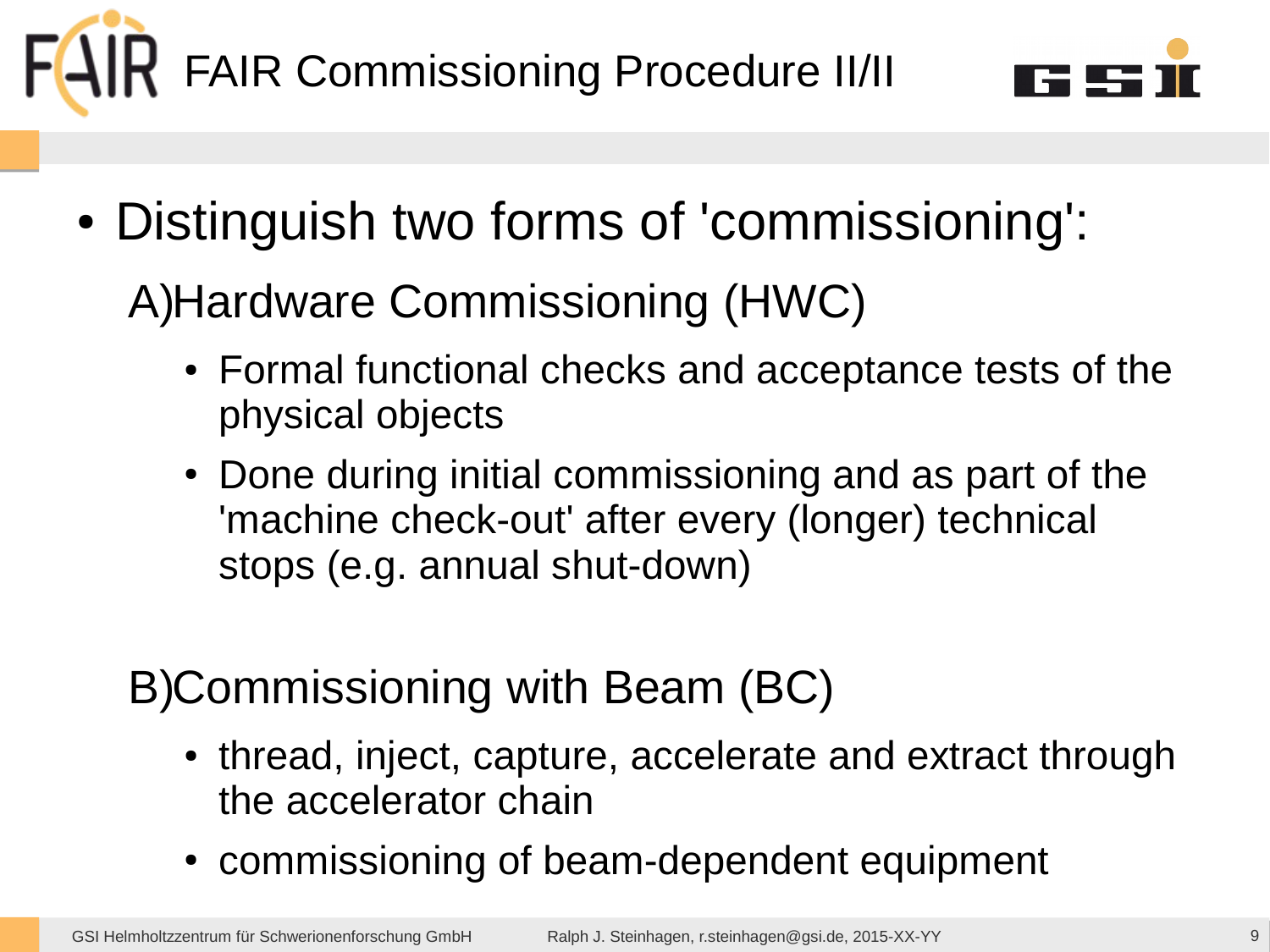



- Covers two aspects:
	- 1.Initial hardware acceptance tests
		- Checks conformity with contractual design targets
		- Done once, or after major upgrade or modifications
			- mainly done by system responsible/experts
			- coordinated by machine project leaders

covered by present project structure

- 2.'Machine Checkout' presently not covered (yet)
	- Checks conformity of system's controls integration and readiness for beam commissioning/operation
		- Checked during 'dry-runs' periodic (partial) facility tests coordinated by CO/OP
	- Needs to repeated after every shut-down or longer technical stop
		- Presently done on a system-by-system basis
		- Would benefit from a more global approach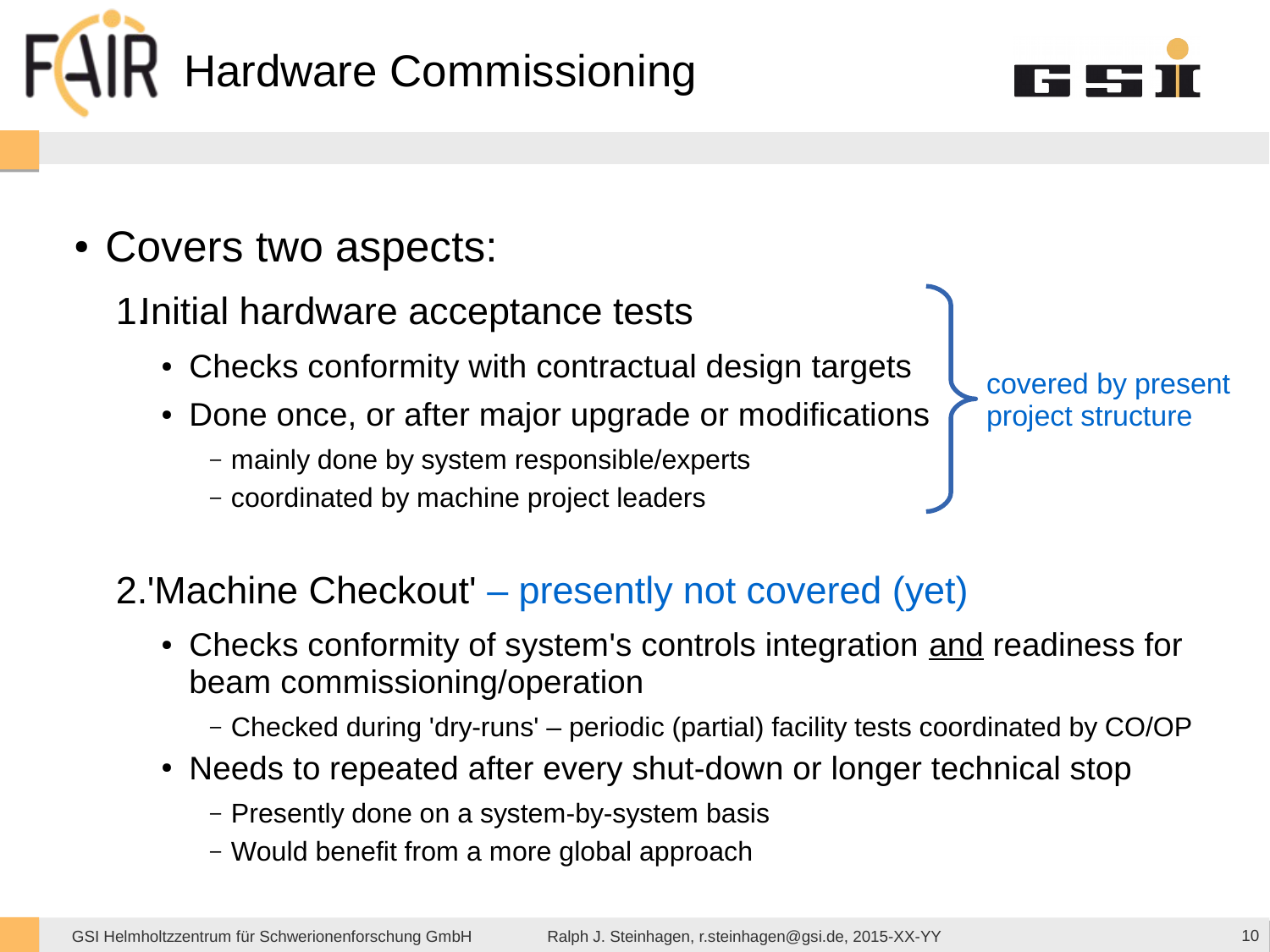



- Split Beam Commissioning into three phases:
	- I. Pilot beams/"easily available" ions (e.g. U28+, Ar)
		- basic checks: threading, injection, capture, acceleration & extraction
		- always done with 'safe' ie. low-intensity/brightness beam
			- Ions: simpler optics, beam dynamics  $\rightarrow$  Protons: transition crossing
	- II. Intensity ramp-up & special systems
		- commissioning of e.g. e-cooler, slow extraction, transverse fast feedbacks
		- commissioning and validation of machine protection & interlock systems
		- Possibly unsafe operations always preceded by checks with safe beam
	- III.Production operation with nominal intensities (N.B. first time counted as 'commissioning'  $\rightarrow$  later: 'regular operation')
		- push physics and beam parameter performance
		- identify and improve upon bottlenecks impacting FAIR's 'figure-of-merit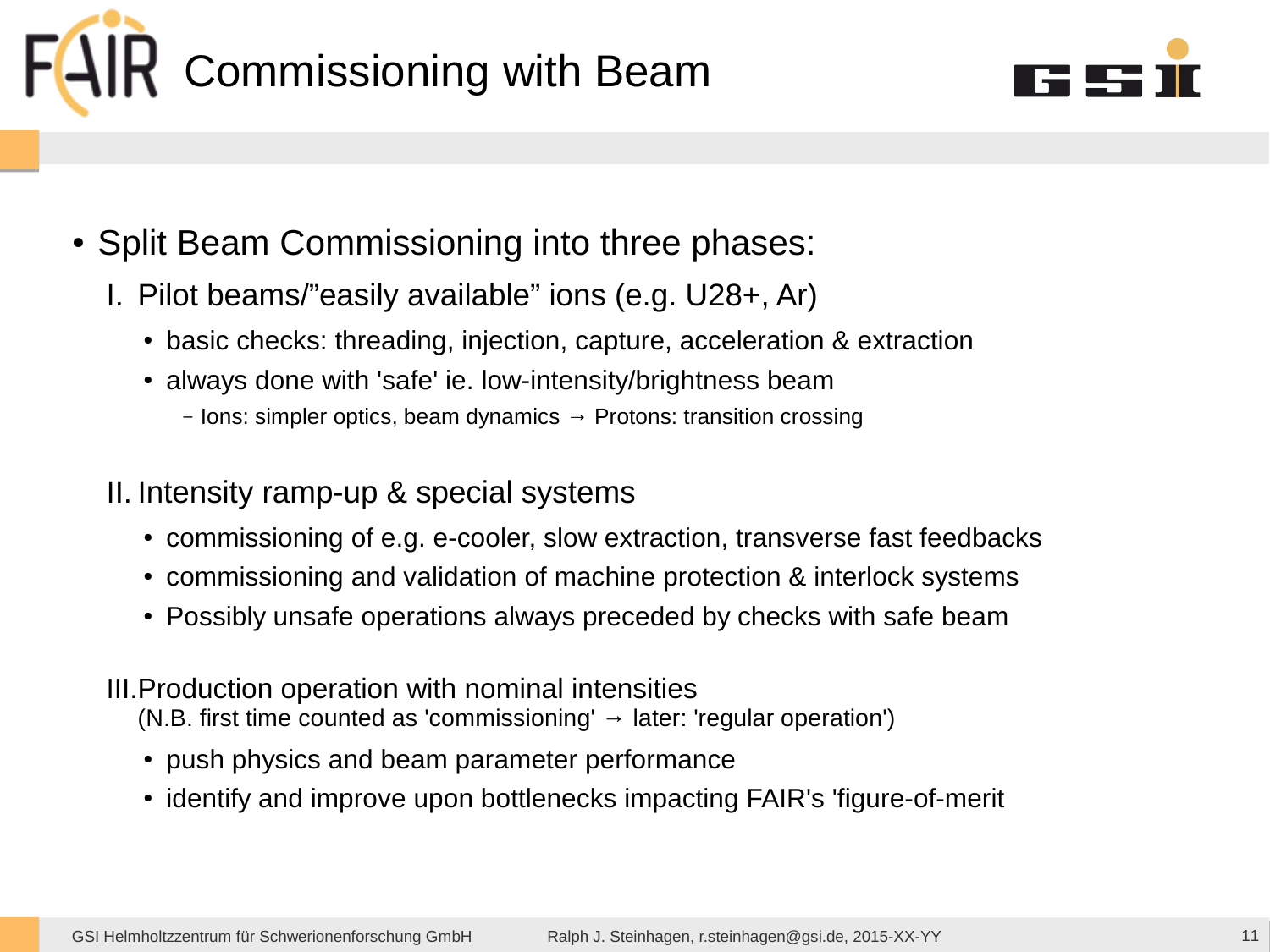



| <b>Phase</b> | <b>Description</b>                                                                                              |
|--------------|-----------------------------------------------------------------------------------------------------------------|
| A.1          | Injection and first turn: transfer lines, injection commissioning; threading, initial commissioning beam instr. |
| A.2          | Circulating pilot: establish circulating beam, closed orbit, tunes, RF capture                                  |
| A.3          | injection initial commissioning: initial commissioning of beam instrumentation cont'd, beam dump                |
| A.5          | Ramp: transition crossing (protons), control of orbit, Q/Q',                                                    |
| A.6          | Injection & Extraction optics: beta beating, dispersion, coupling, non-linear field quality, aperture           |
| A.7          | Special aspects: special machine functions, e.g. e-cooler, slow-extraction, bunch merging/splitting schemes     |
| A.8          | Preliminary physics runs: "physics" with intermediate safe beam parameter (experiment detector setup etc.)      |

\*inspired by commissioning and SW analysis efforts for LHC: [http://lhccwg.web.cern.ch/lhccwg/overview\\_index.htm](http://lhccwg.web.cern.ch/lhccwg/overview_index.htm) <http://lhccwg.web.cern.ch/lhccwg/Bibliography/background-material.htm> <http://proj-lhc-software-analysis.web.cern.ch/proj-lhc-software-analysis/> <http://lhc-commissioning.web.cern.ch/lhc-commissioning/machine-checkout.htm>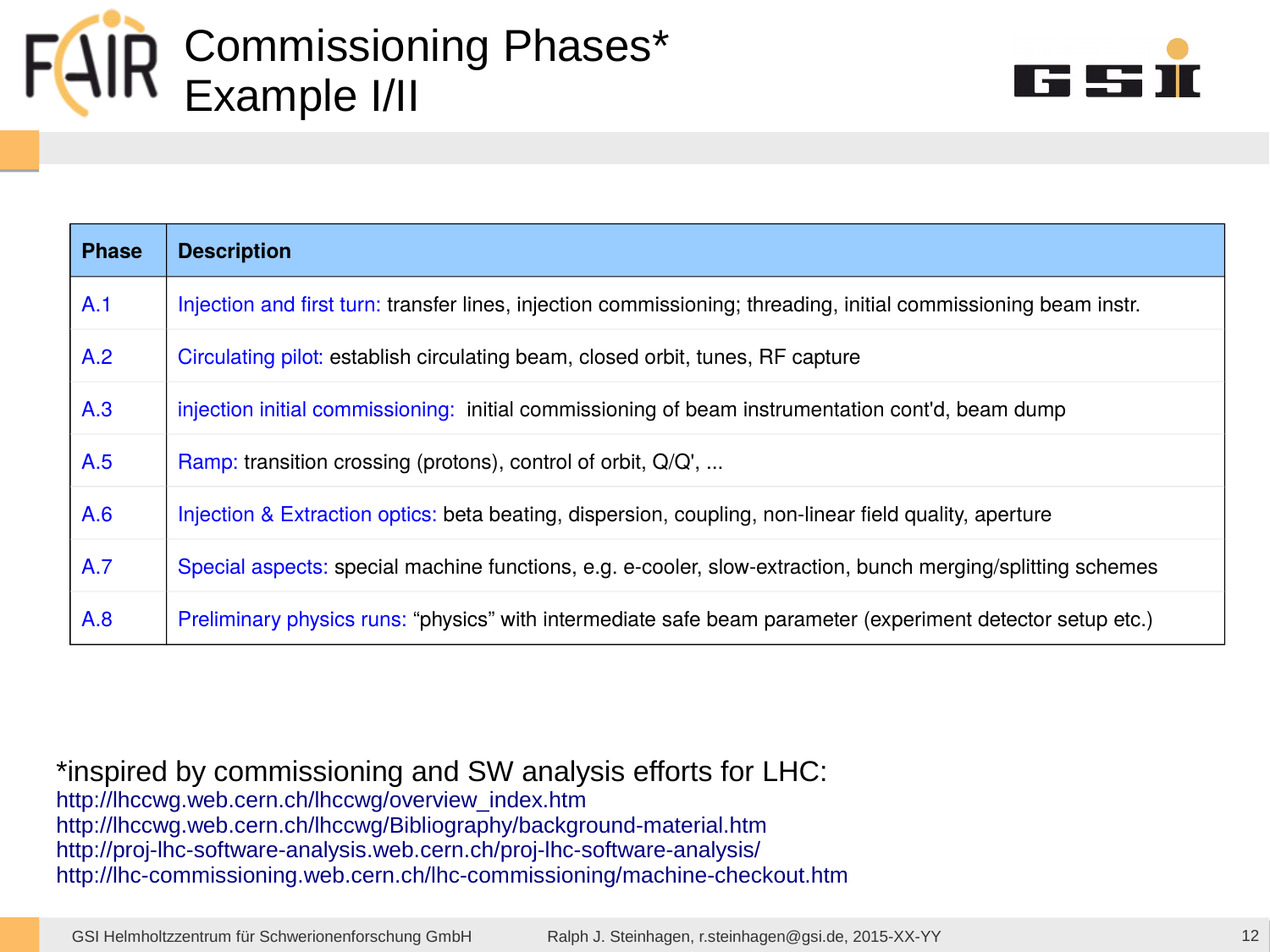



- Defined for each phase:
	- Short description of should be achieved
	- Entry and Exit conditions clear definition of handover specs
		- definition of must-have systems,
		- op. procedures (e.g. machine patrol)
		- List of systems to be considered "operational" afterwards
	- Machine setup:
		- optics, beam type, MP equipment in place
	- Procedure:
		- detailed 'cookbook': check list of individual steps (settings, gains, ...)
		- Optional items e.g. for night-time shift or delayed by another item
	- List of possible problems and first-order remedies
	- Open questions/action items
	- References (!!) & Acronyms

\*for examples (LHC context) see e.g:[https://edms.cern.ch/cedar/plsql/project.info?proj\\_id=1027639877](https://edms.cern.ch/cedar/plsql/project.info?proj_id=1027639877)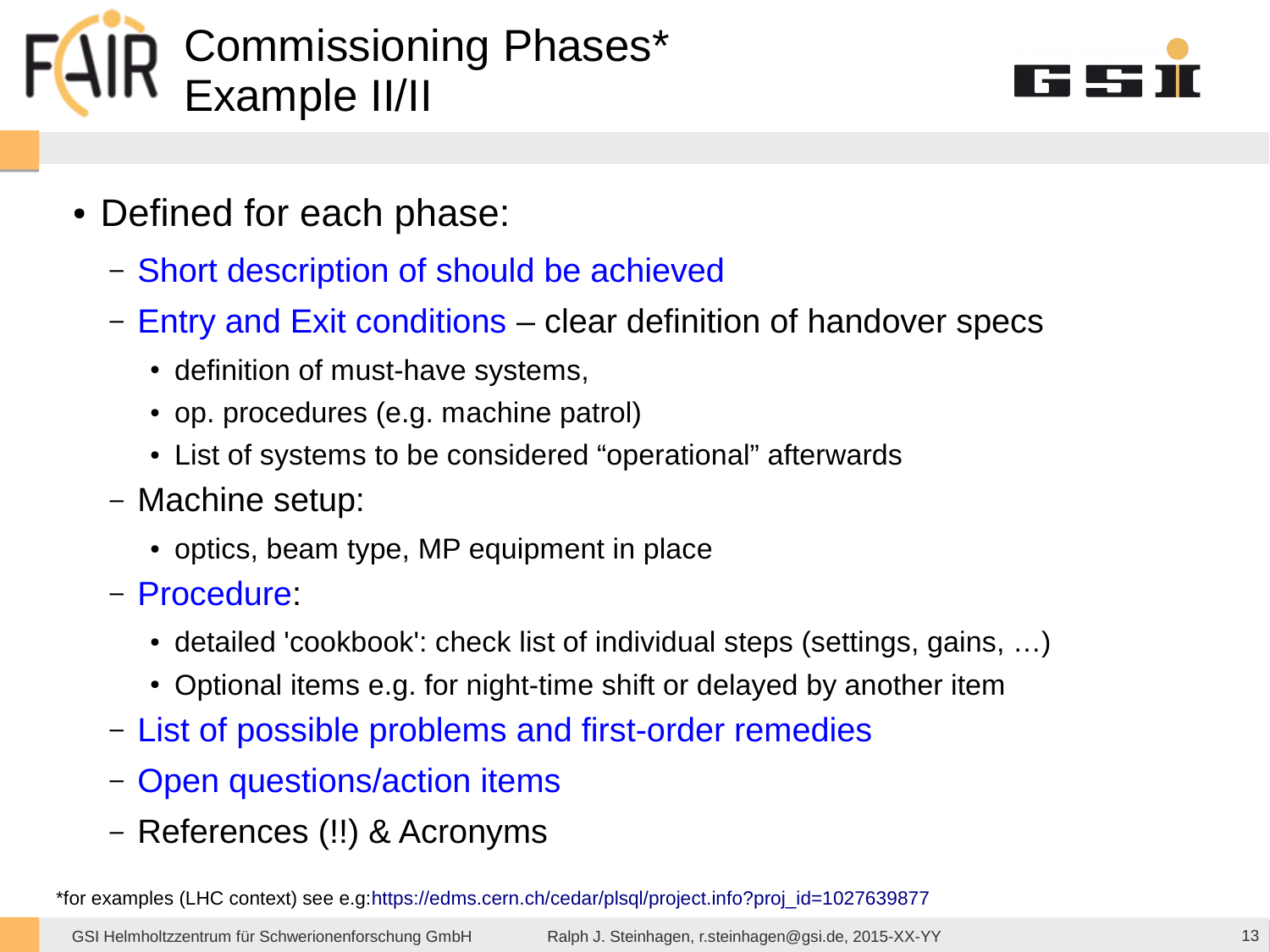



- Need entry conditions
	- HW/SW conditions: full machine check-out, dry-runs performed, technical services available, ...
	- Machine state: ion optics, beam parameters to be used, ...
- Procedure:
	- Injection preparation: check transfer line settings, timing, kicker & power supply statuses, ...
	- Commission last meters of transfer line: check magnet & pick-up polarity, rough optics checks, commission beam instruments, ...

– ...

- Potential Problems & Mitigation:
	- Cannot thread beam (beam lost somewhere) → Causes: … Diagnostics: ... Remedies: ...
- Open Questions:
	- UNILAC to SIS18 timing: first turn definition, ...
- $\bullet$  Have exit conditions:
	- Fully commissioned screens/IPMs, can exclude BI/kicker polarity errors, ...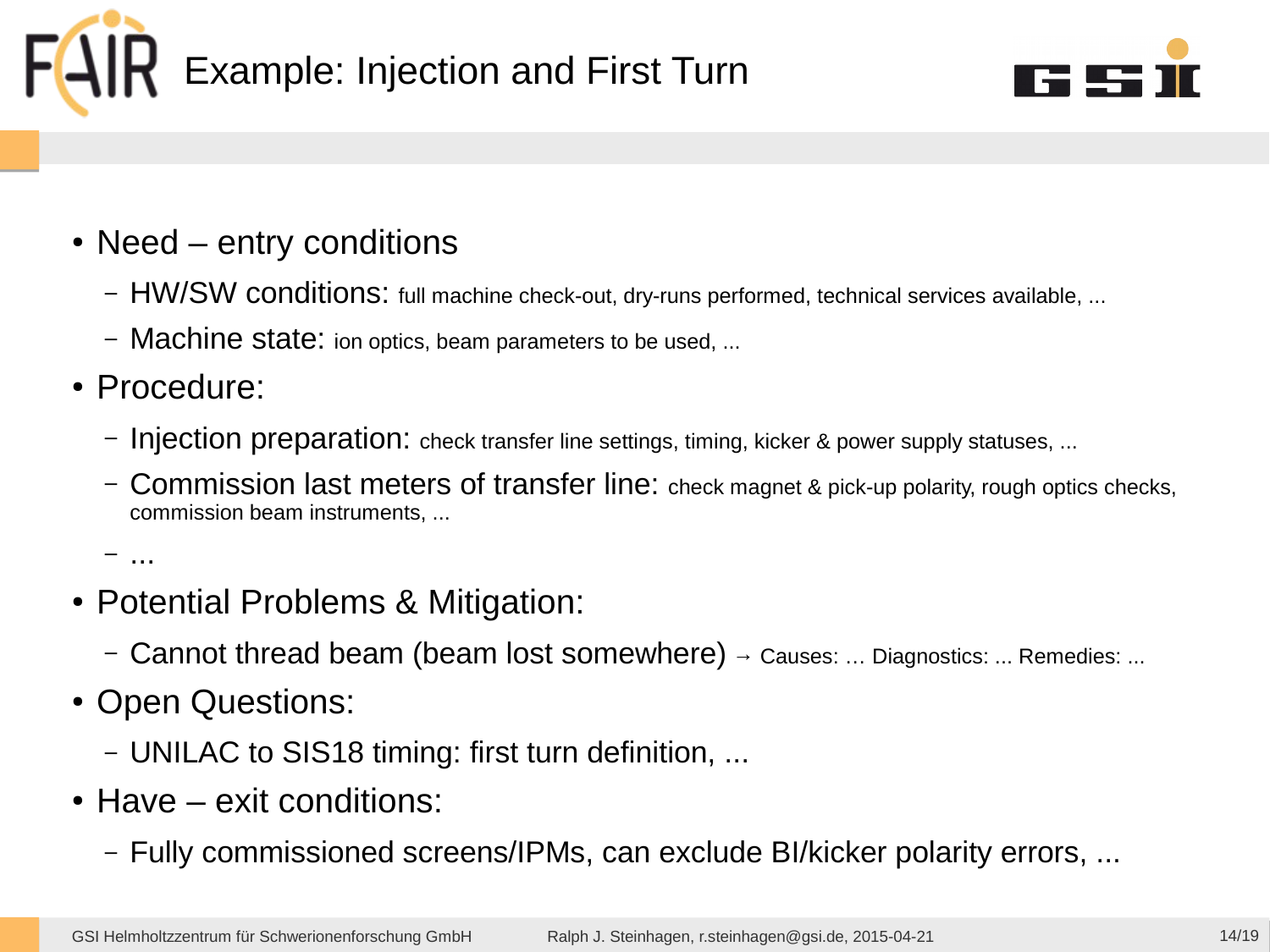• Composition – key stake-holders: MPLs/MCs, BI, CO, RF, PB, LOAO, other equipment groups and experiments

• Frequency: bi-weekly  $\rightarrow$  recognition as core activity

FAIR Commissioning & Control Project

**K** FC<sup>2</sup>WG Working Group Organisation I/II

- individual topics prepared within existing task groups
- Documentation & Reporting
	- minutes, commissioning procedures (first wiki  $\rightarrow$  EDMS)
		- Docs in English  $\leftrightarrow$  ext. review/partners
		- Meetings: German/English as needed
	- Reporting: PBL-JF & AABOB
		- decisions affecting finance/ resources remain with MPL/MCs!



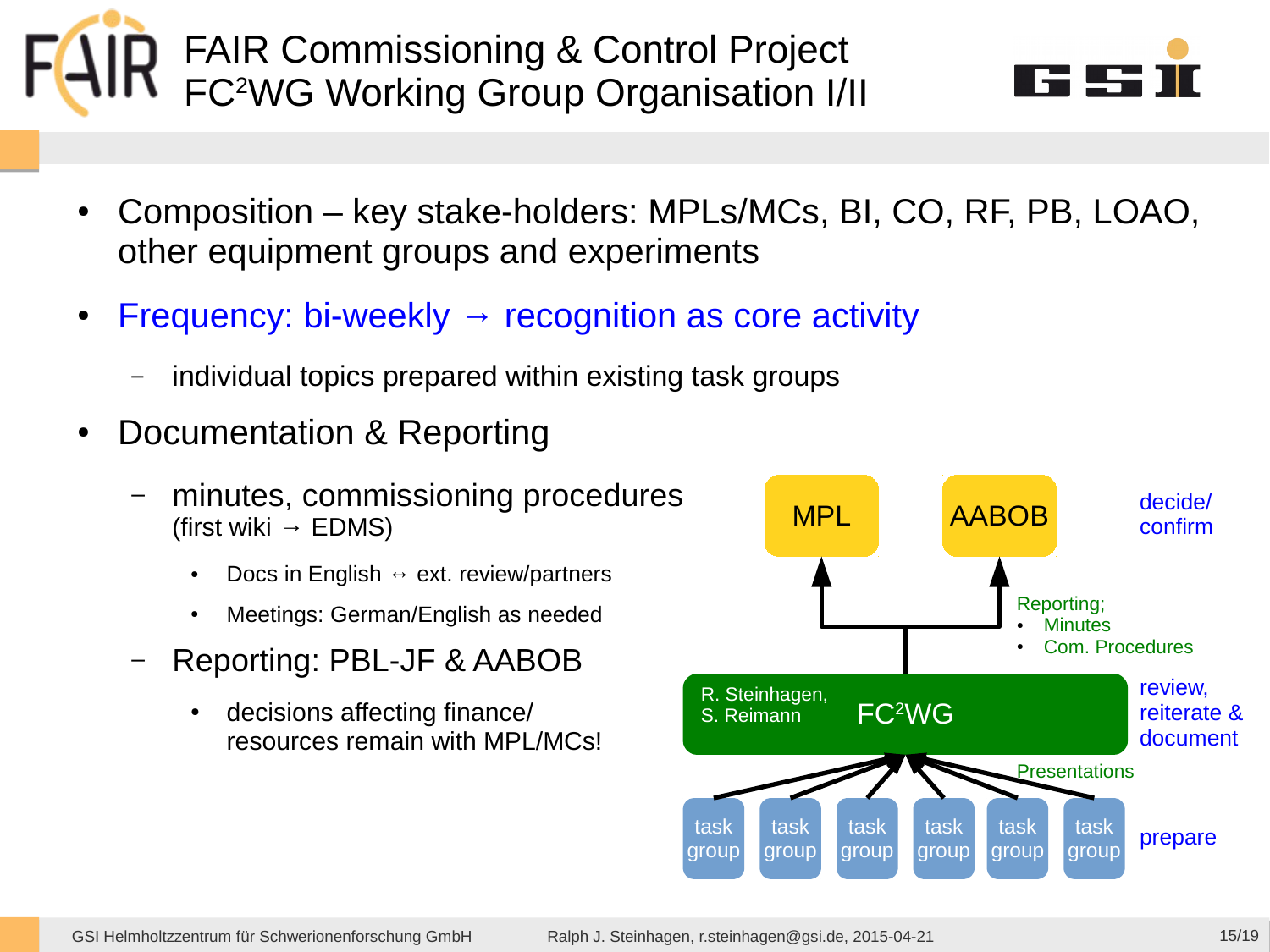



#### ● **Machine Project Leader/Coordinators:**

- R. Brodhage (p-Linac), P. Spiller + Jens Stadlmann (SIS18 / SIS100), F. Hagenbuck (HBET), K. Knie (pbar separator) A. Dolinskii (CR), Dieter Prasuhn (HESR, FZ Jülich), M. Winkler, S. Pietri (SFRS), M. Steck (ESR), C. Kleffner (HEST), R. Hollinger (Sources), P. Gerhard (UNILAC), F. Herfurth (CRYRING)
- *<check: missing MPL / MCS?>*

#### ● **Equipment Groups** (main focus on beam commissioning / regular operation):

- Marcus Schwickert → Andreas Reiter (BI), O. Boine-Frankenheim, V. Kornilov (BP), R. Baer  $\rightarrow$  Jutta Fitzek & Christian Hilbricht (CO, also: vacuum & cryo controls), David Ondreka (System Planning), Harald Klingbeil → Ulrich Laier (RF), Stephan Reimann (OP), U. Blell → Jürgen Florenkowski (HV pulsed power, TFS), C. Dimopoulou (Stored Beams, Beam Cooling)
- <check: missing equipment group?>
- **Machine-experiment link person**: Inti Lehmann
- Please feel free to propose further participants you consider pertinent or whom it may concern
	- N.B. open membership but participation should be coordinated with group leaders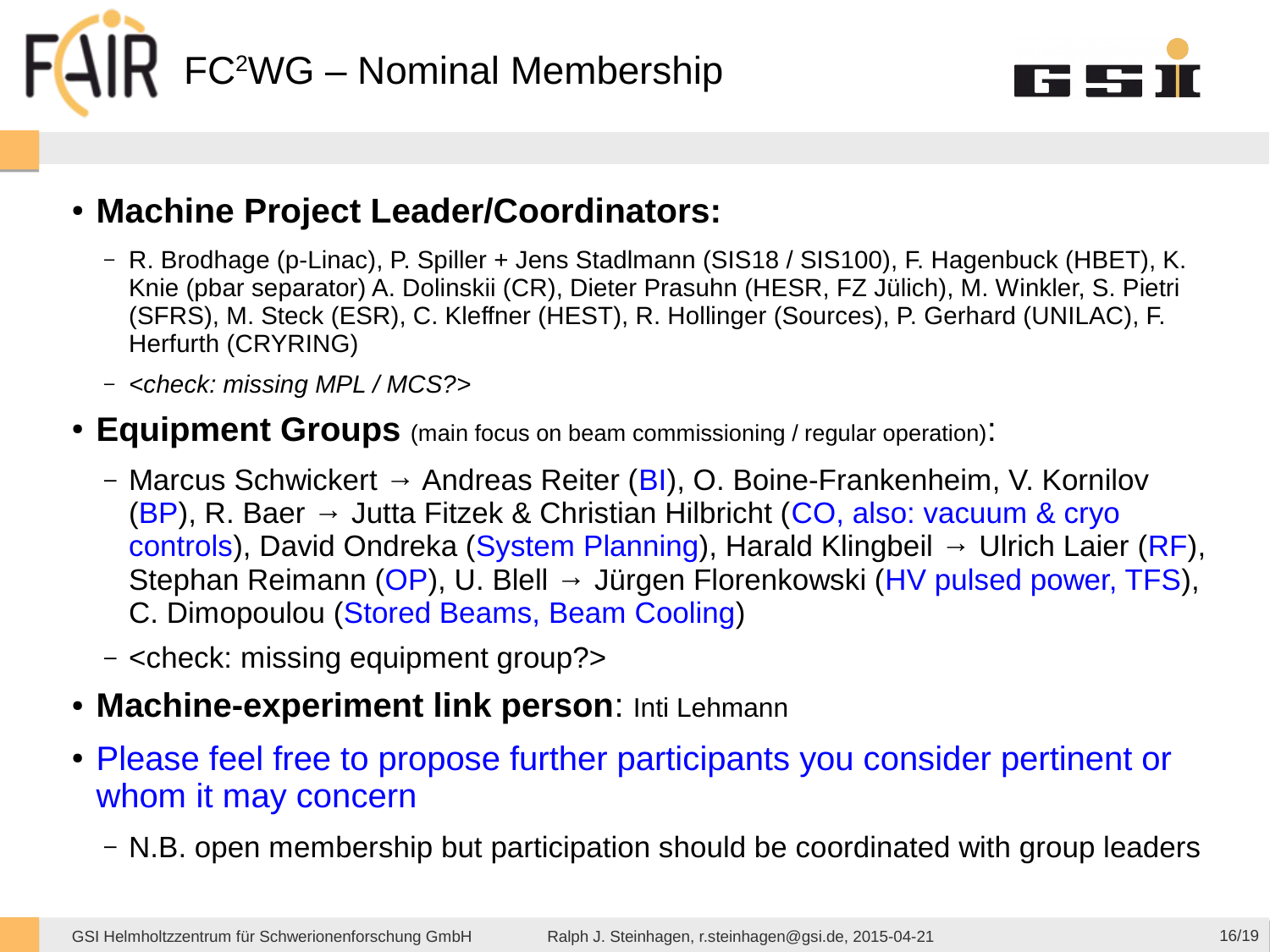



- Facility & Interface Analysis
	- Procedures: HWC, HWC-'Machine Check Out', BC-I, BC-II, BC-III
	- Beam parameters, FAIR performance model and optimisation
- Beam Instrumentation & Diagnostics System Integration
	- Intensity (DCCTs, FBCT), trajectory & orbit (BPMs), Q/Q', optics (LOCO & phase-advance), longitudinal & transverse emittance (WCM, screens, IPM, etc.), beam loss (BLMs), Δp/p, long. bunch shape, abort gap monitoring, long. Tomography, aperture model, ...
- Accelerator Hardware System Integration
	- Power converter, magnets, RF, injection/extraction kicker, tune kicker/AC-dipole, beam dump, collimation/absorbers, cryogenics, vacuum, radiation monitoring, magnet model, k-modulation, ...
- Control System
	- Archiving, analog signal acquisition, test-beds, timing, bunch-to-bucket transfer, cyber security & role-based-access, middleware, RT & Feedbacks, daemons, semi-automated procedures, …
- Components
	- Post-mortem, safe-beam settings management, machine protection  $\leftrightarrow$  interlocks, beam quality checks
- Applications
	- Sequencer, GUIs, fixed-displays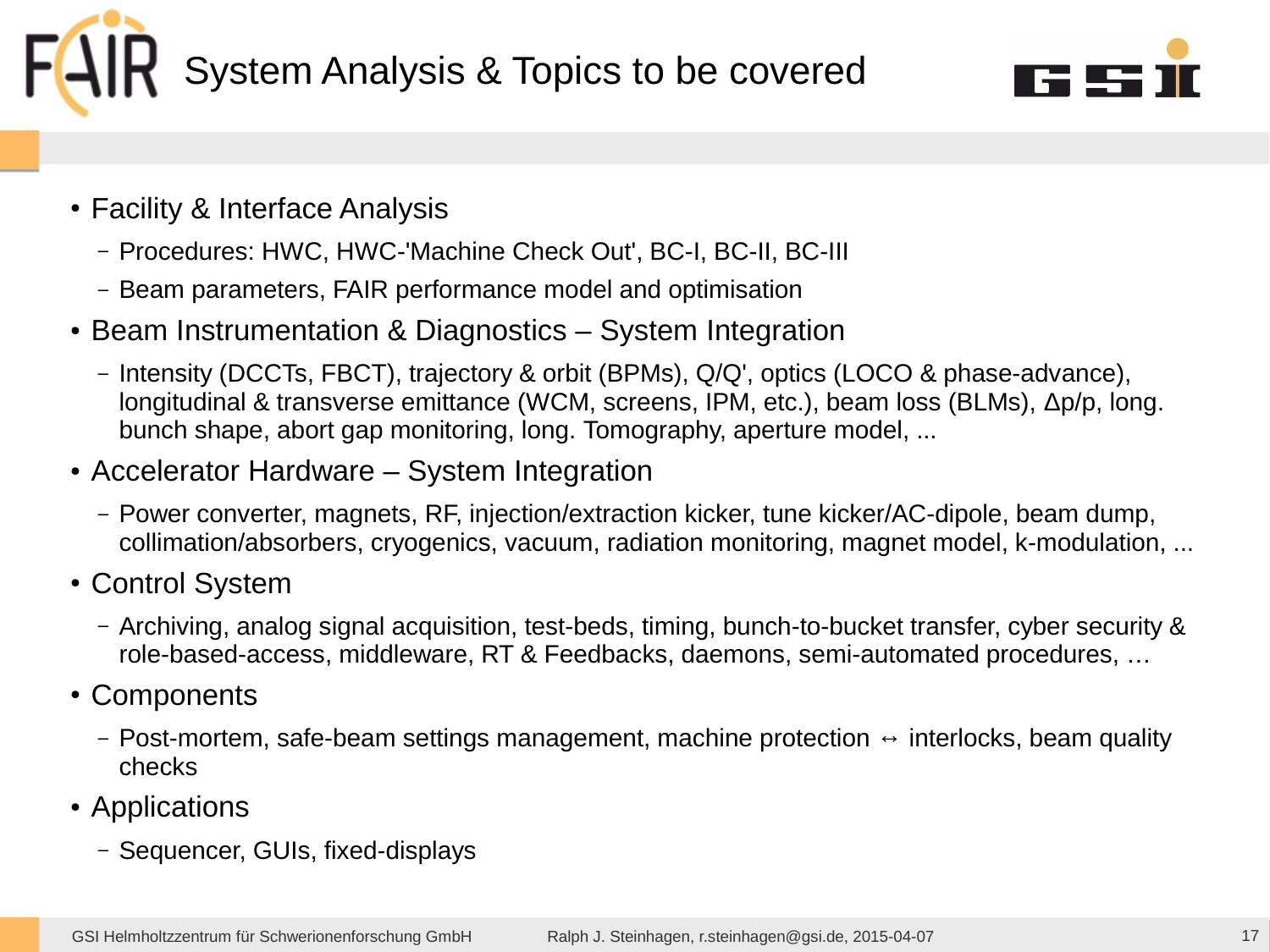

- FC2WG reviews, reiterates & documents the various topics the 'actual work' is prepared in small "task groups"
	- Topics typically organised > 4 weeks
	- Related equipment experts, CO + others
		- Please feel free to step-up and announce your interest/willingness to contribute
		- Please contact R.Steinhagen | S.Reimann to facilitate coordination
- FC<sup>2</sup>WG web-site (wiki): <http://fair-wiki.gsi.de/FC2WG/>
	- copy of minutes, presentations, open action
	- Documentation
		- commissioning procedures
		- controls concepts
	- next agenda & planning

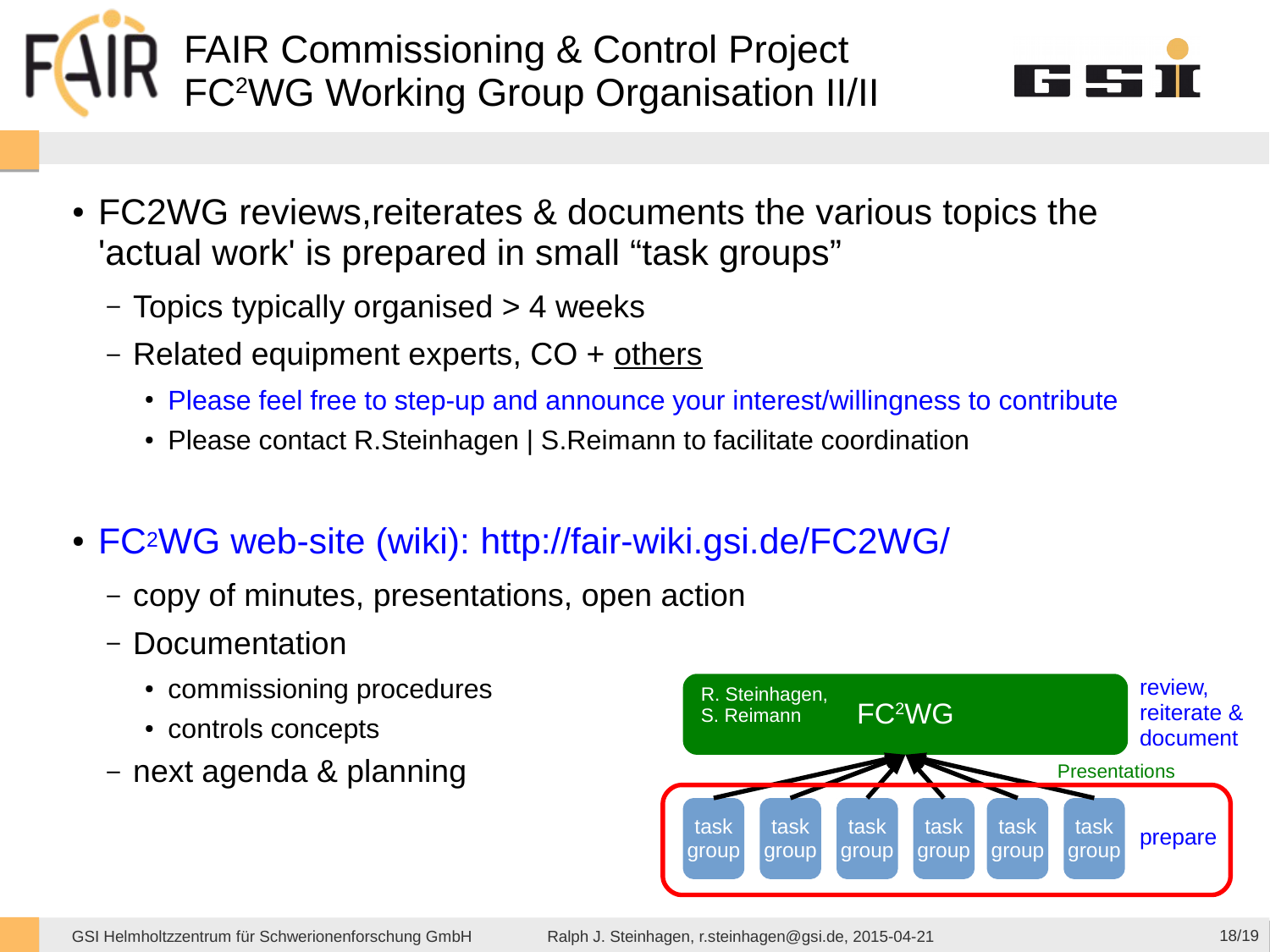



- General Strategy & Purpose (R. Steinhagen)
	- Staged commissioning approach
	- Documentation of procedures and user-requirements
- Beam parameter & planned base-line Facility Operation (D. Ondreka)
	- What's old  $\rightarrow$  what's new
	- Constant flux of commissioning (~ every 2 week)
	- Uncharted/new territory for GSI: high-intensity protons
	- Performance indicator/targets
- FAIR Accelerator Operation Paradigms (S. Reimann)
	- 'one operator per experiment' vs. 'one operator per accelerator' paradigm
	- One common vs. many decentralised control rooms
		- Issue of responsibility, day-to-day efficiency/hand-over issues, long-term sustainability/costs
	- Necessity of ongoing personnel development & training
		- Peak efficiency: good tools & people that know how to use them efficiently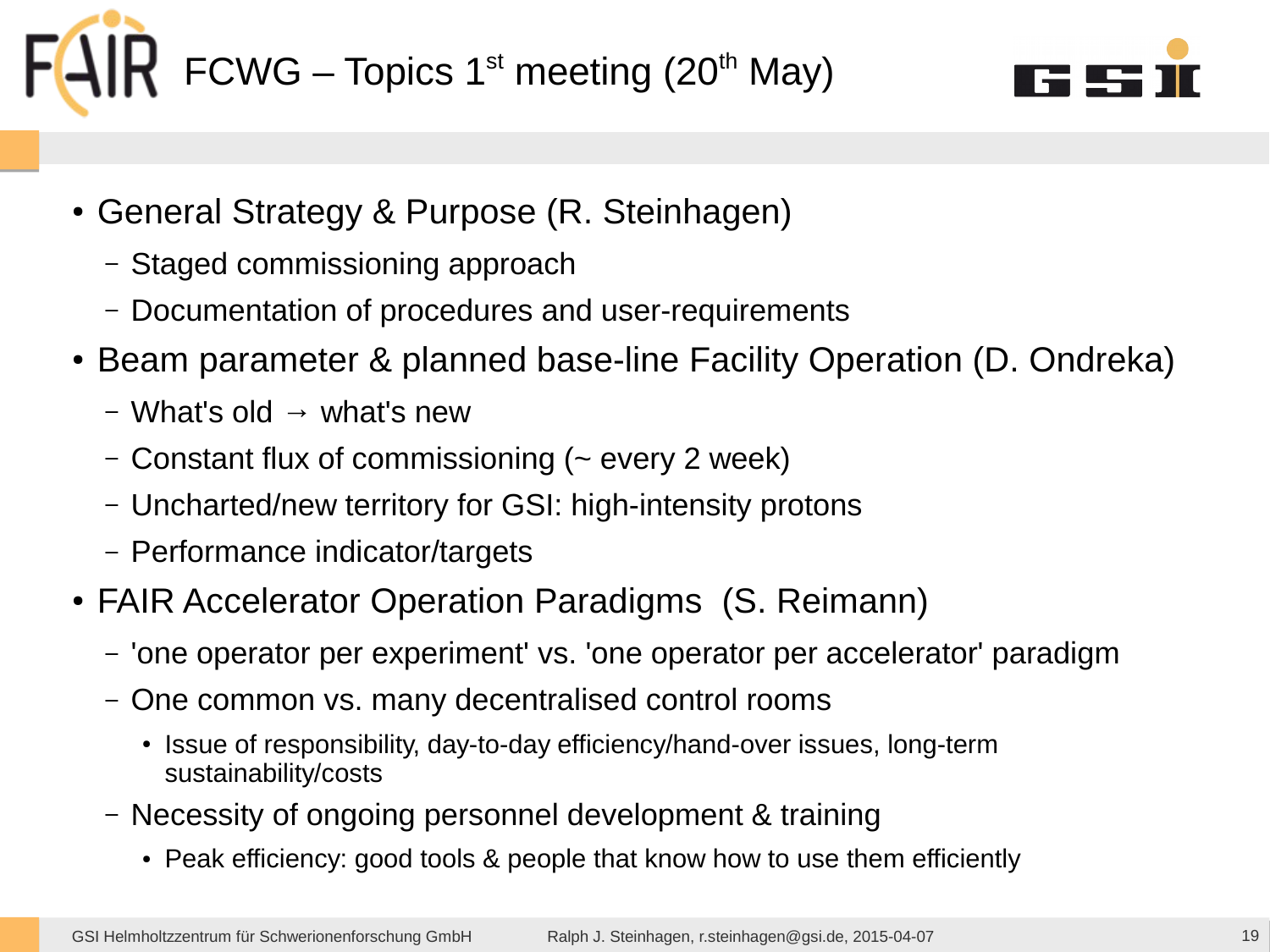



- Wednesday 3rd June 2015, 15:00-17:00 (SE 1.124c)
	- SIS18 controls retrofitting & re-commissioning (R. Bär)
	- Overview of Beam Instrumentation for FAIR (M. Schwickert)
	- Data Archiving & Post-Mortem First Iteration (R. Steinhagen)
- Wednesday 17th June 2015, 15:00-17:00 (SE 1.124c)
	- FAIR High-Intensity Operation: Between Poka-Yoke and Machine Protection (R. Steinhagen C. Omet?)
	- Interlock System (Frederic Ameil)
	- Fast Beam Abort System (Marko Mandakovic)
- Wednesday 1st July 2015, 15:00-17:00 (SE 1.124c)
	- Transmission Monitoring and Performance Optimisation (R. Steinhagen)
	- Beam Intensity Measurements (BI, tbc.)
	- Longitudinal Diagnostics (RF, tbc.)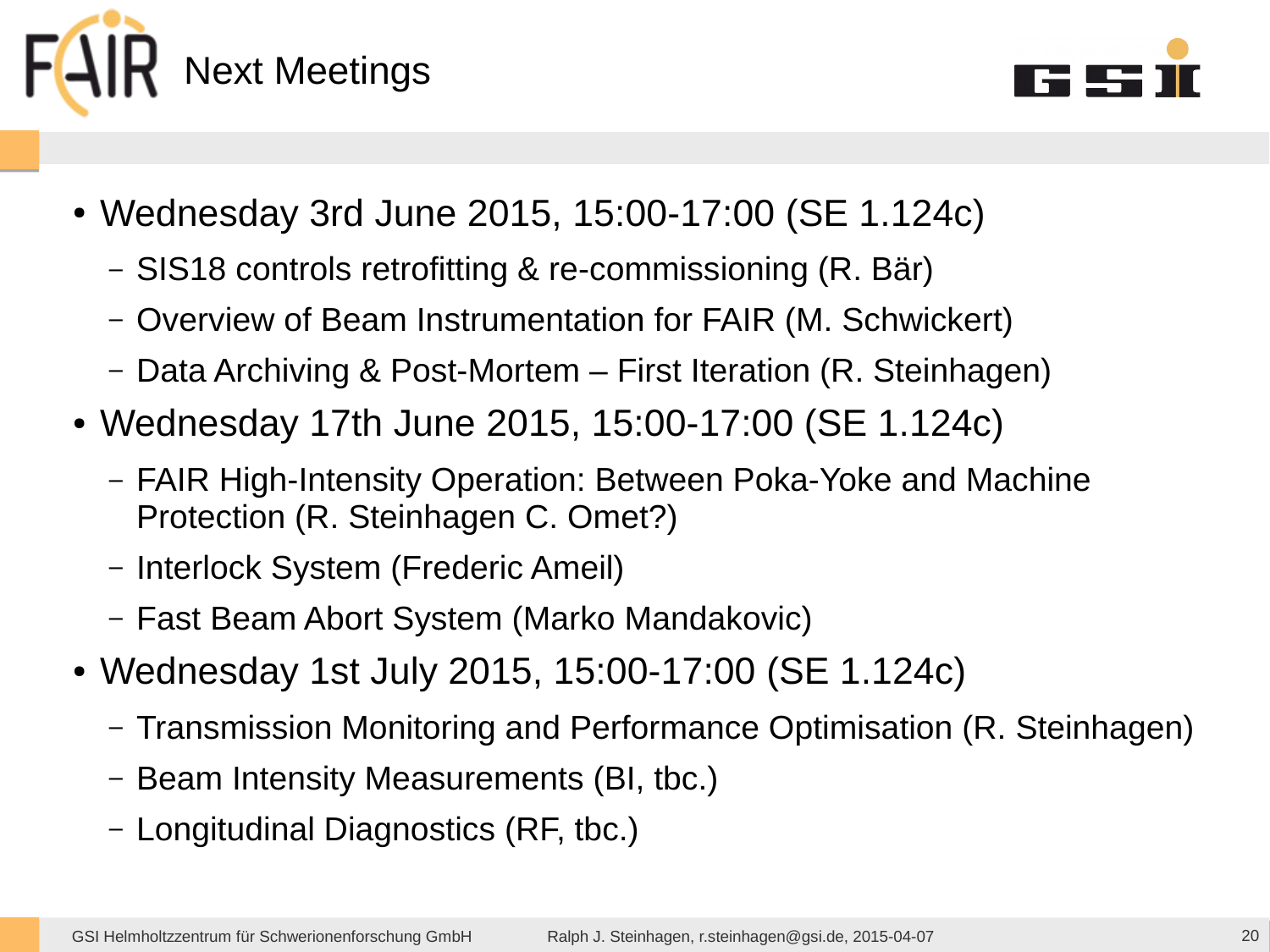



## Questions?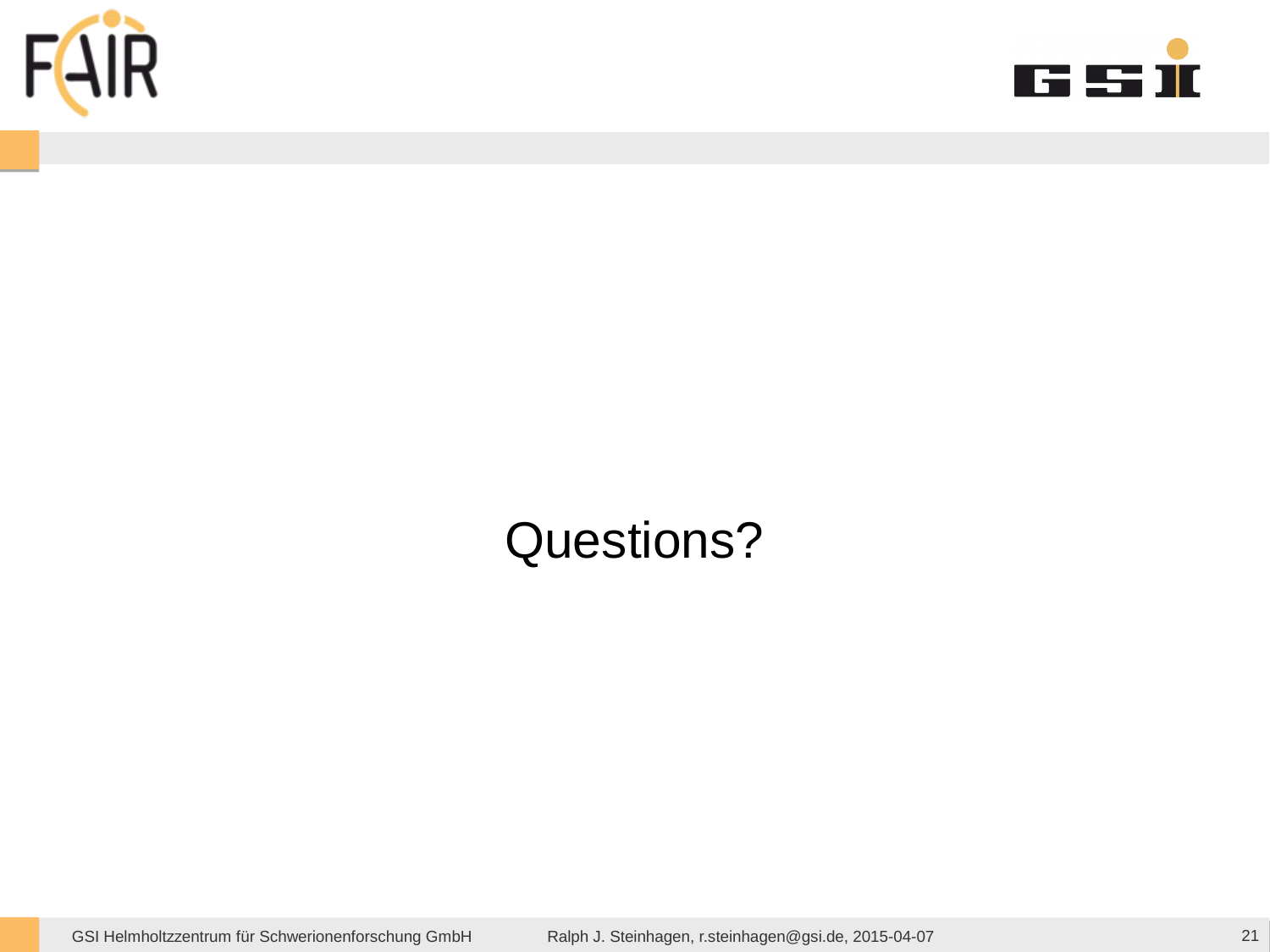



• N.B. following is work in progress and intended as a basis for further internal discussions

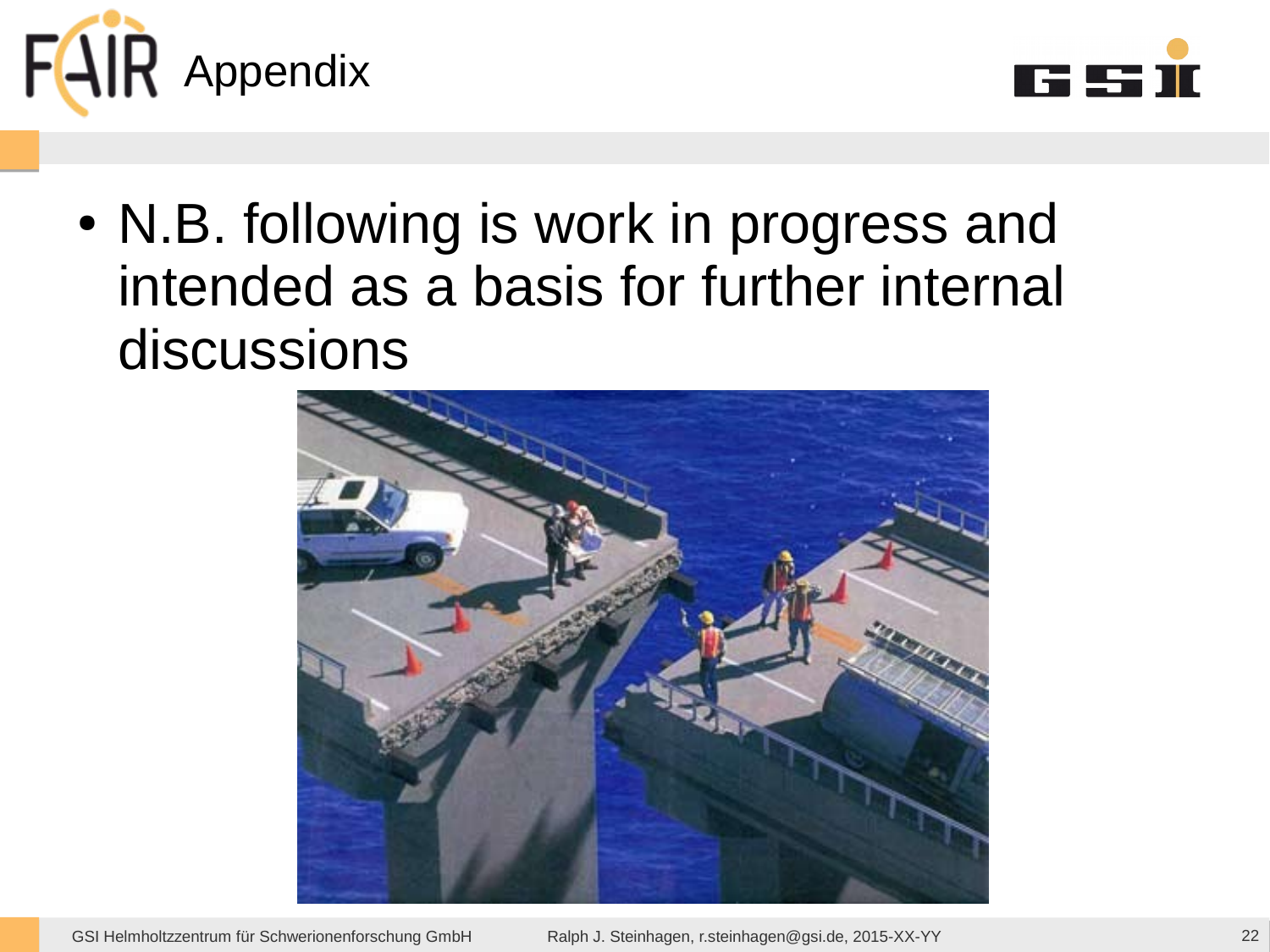



- Commissioning in Stages:
	- HWC Stage I: HWC & Machine Check-Out (S. Reimann/P. Schütt?)
		- power converter, RF, dry-runs, ...
	- HWC Stage II: test-beds and what can we check w/o beam (J. Fitzek)
	- BC Stage I: rough machine checkout (tbd.)
		- from injection through extraction, done with "pilot"/"probe"/safe beam intensities only:
			- "easily available" ions (U28+, Ar, etc.) get particles through the chain (UNILAC→SIS18→SIS100)
			- protons: check transition crossing/avoidance scheme, etc.
	- BC Stage II: higher intensities
		- e-cooler, space-charge effects, intensity ramp up
		- slow extraction, other machine specific features
		- Secondary particle recapture ( $\overline{p}$  & SFRS targets) into CR  $\rightarrow$  HESR
	- BC Stage III: increasing intensity/high-intensity proton operation
		- Tighten screws on interlocks, collimation and OP procedures
		- fine-tuning of working point
		- Shift to regular day-to-day operation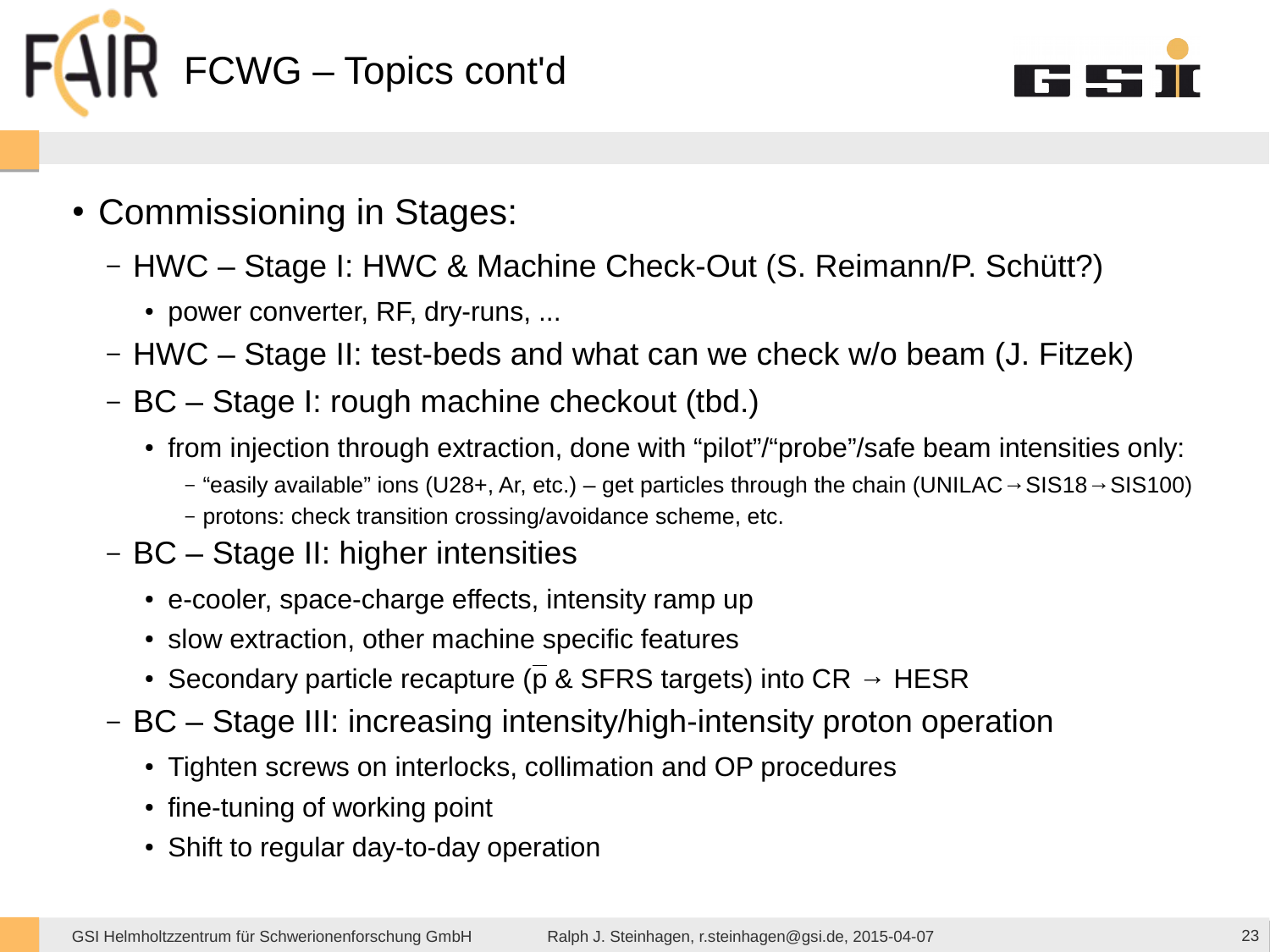



- General idea: alternate between presentations on requirements & system/equipment provider
- Beam-Instrumentation
	- Overview and strategy (M. Schwickert and/or P. Forck)
		- MP relevance, OP robustness/reliability, nice-to-have
	- Group I: Intensity monitoring across transfer lines & rings
	- Group II: Orbit/Trajectory & Q/Q'
	- Group III: Beam Loss & Vacuum
	- Group IV: longitudinal diagnostics (bunch shape/length, splitting/merging, abort gap monitoring, tomography, ...)
	- Group V: emittance diagnostics and preservation (after optics)
- Beam Control:
	- Trajectory and Orbit Control (Bernd?)
	- Tune and Chromaticity Measurement & Control (P. Kowina?)
	- RF capture and (later) RF gymnastics
	- Transfer line & ring optics measurement & control (Peter?)
	- Transverse and longitudinal feedbacks (RF: ???)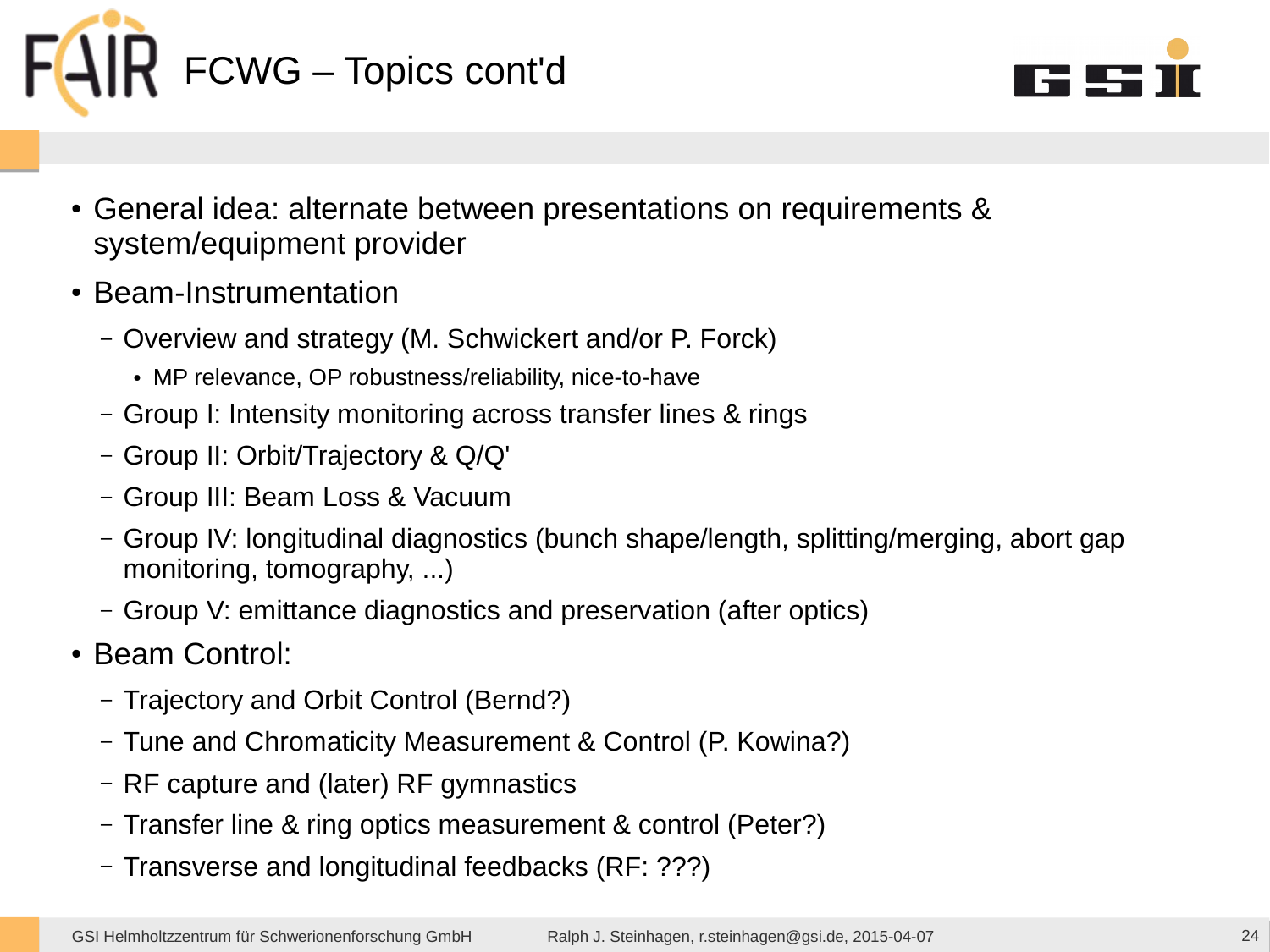



- Critical systems that need to be defined as soon as convenient
	- Data archiving paradigm, requirements & specs  $\leftrightarrow$  post-mortem
		- Storage by cycle, as 'function of time' or both (e.g. snapshots of accelerator states after injection, start ramp and before extraction)
		- Data extraction: online tool to make simple  $1<sup>st</sup>$ -order correlation, other extraction options (C/C+ +, Java, Matlab, Mathematica, … ?)
		- How to ensure complete coverage: tree structure to be defined globally but individual variables (leafs) need to be defined by system experts ( $\leftrightarrow$  human readable naming convention)
	- Remote acquisition of analog signals ( $\leftrightarrow$  CERN's Oasis)
		- "online scopes" management framework (fixed signals vs. ad-hoc measurements)
		- Mandatory analog input protection: low-noise amplifiers needed for ions but may be destroyed by high-intensity proton signals  $\leftrightarrow$  passive protection + active settings driven and feedback if things go unexpected
	- Test-beds for each and every accelerator equipment
		- Equipment need to provide (simulated, stored, etc) data with the same interface as the operational (future) device in the machine
		- Mandatory for quality assurance and long-term maintenance
		- Allows development of tools prior to/without the availability of the underlying equipment
			- Important for pre-commissioning and during operation (for safety reasons)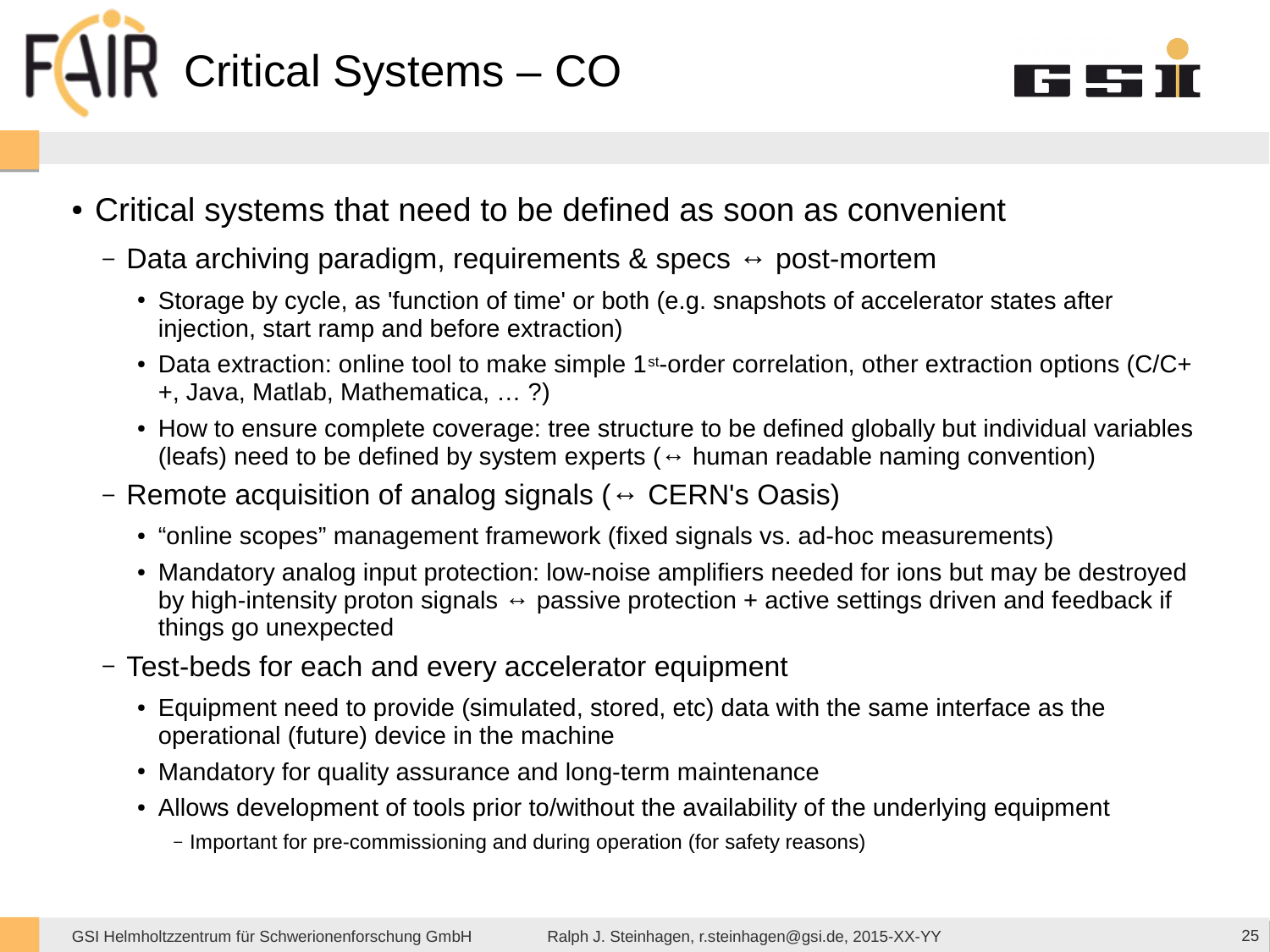



- Deriving from HWC and machine check-out:
	- LSA providing test function for system acceptance tests (not beam-hierarchy driven)
	- Context-based monitoring of
		- electrical power network & power converter infrastructure
		- Cryogenics & vacuum
		- other facilities: water, personnel safety radiation monitors, ...
	- Controls and accelerator infrastructure monitoring
		- controls and timing network (latencies, instantaneous/avg. bandwidth load)
		- FE CPU/temperature loads,
	- Tools for check-out test analysis (passed, in-progress, fault)
	- Tools for availability analysis  $\rightarrow$  interface with logbook?
	- Bunch-to-bucket transfer paradigm proof of concept? (use-case, specification, ...)
	- Video/image distribution and analysis ( $\leftrightarrow$  IPMs, transfer line screens)
		- bandwidth, latency control, post-processing infrastructure, ...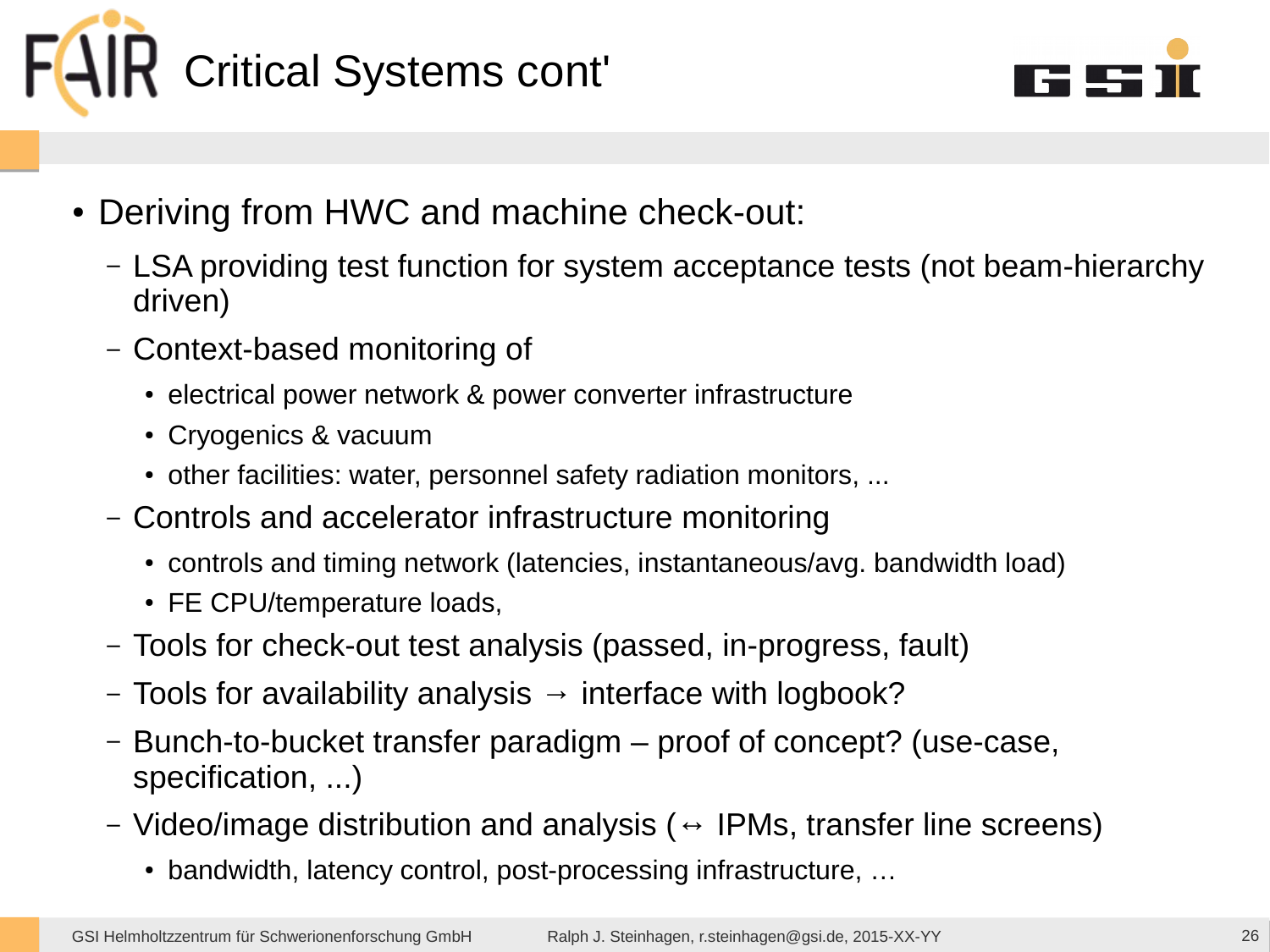



In 2017-Q1

- Crucial, missing tools:
	- Performance indicators:
		- Overall transmission performance (short-, medium- and long-term) for SIS18 restart Already important
		- Total up-time, beam-delivered-on-target
	- Beam parameter control
		- (Semi-)Automated Transfer-line Steering priority for SIS18 restart
		- Closed-Orbit Control (circulating beam) priority for SIS18 restart
		- Q/Q' and Coupling Control
		- TL & ring optics measurements and control
	- Transverse and Longitudinal emittance monitoring?
		- emittance preservation across UNILAC  $\rightarrow$  SIS18  $\rightarrow$  SIS100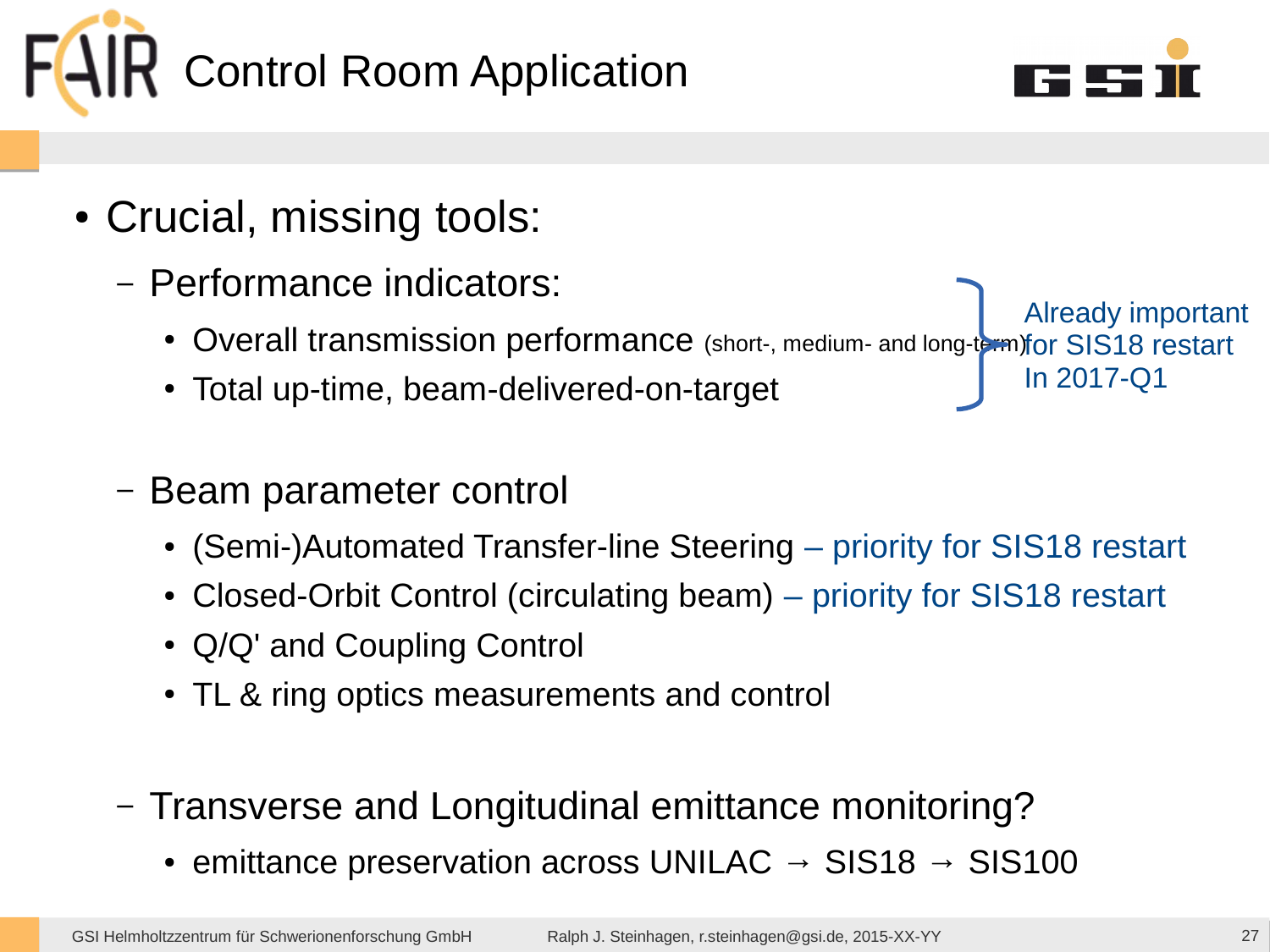



- Aim:
	- Protect the accelerator against accidental or unauthorised access/protect the facility's availability
	- ensure the integrity of interlock and machine protection settings
	- Allow/manage safe and transparent accelerator modifications by experiments/operators (tracking)
- Separation of 'technical' from 'office' network
	- Bandwidth control, control of cross-talk of accelerator and non-accelerator activities
	- Need for 4+ priority queues: (0: net management, 1: real-time feedbacks, 2: OP critical data e.g. linked to SW interlocks, 3: others – video streaming, user communication outside of control room etc.). Assume Orbit-FB uses its own dedicated network.
- Role-Based-Access
	- Need to restrict unauthorised access that may compromise machine operation or protection
	- No generic accounts (pwd issue), but needs simple procedure through e.g. badge system.
	- Need to develop and roll-out role model soon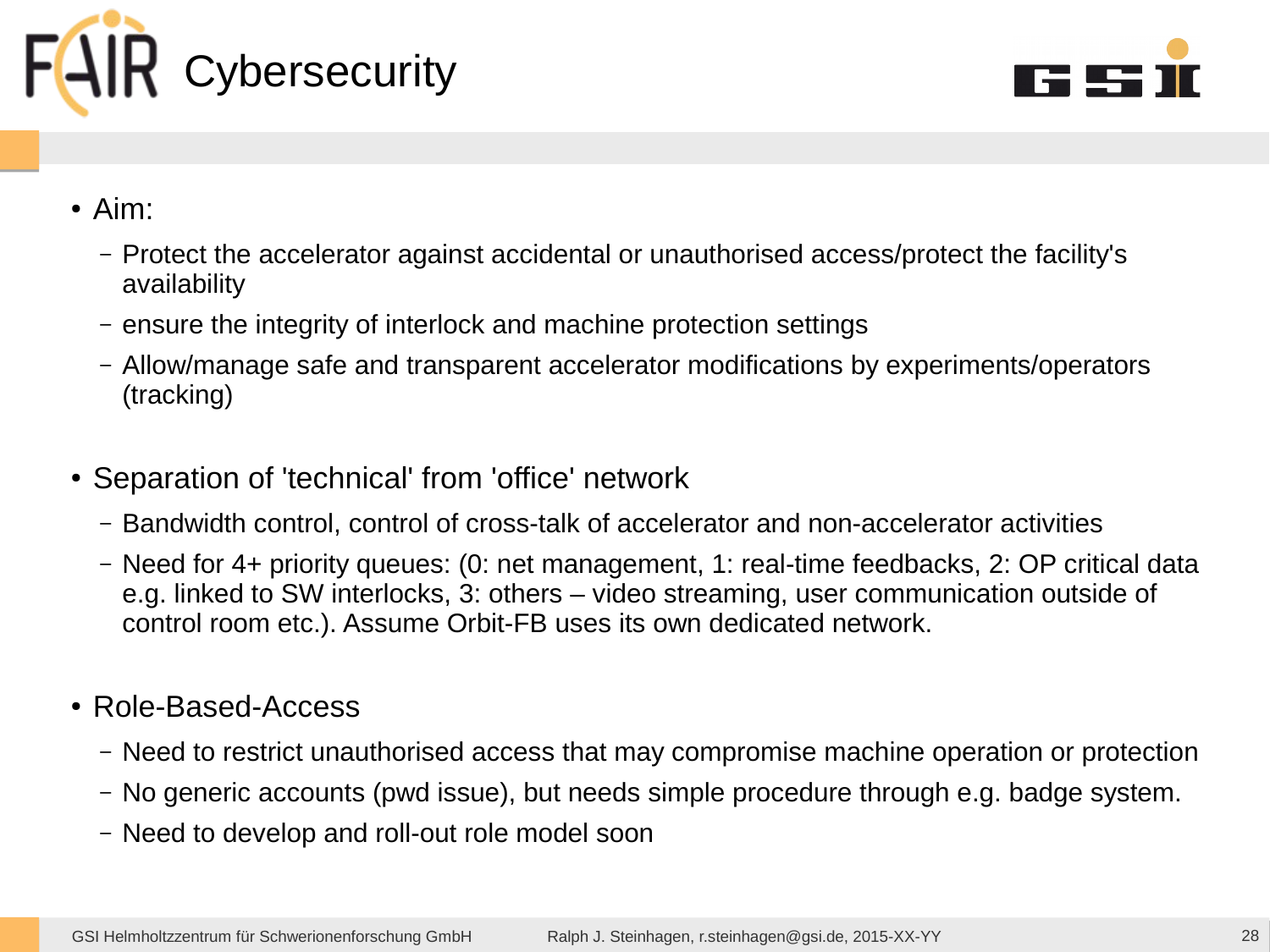



- Dry-runs, precursor to check-out for beam operation
	- Identifies bugs, errors, missing functionality early on
- E-logbook & error/fault/down-time tracking
	- needed to improve availability of individual systems  $\rightarrow$  facility
- LSA question: intensity/beam parameter effects on magnet settings?
	- cycles with same optics but different magnet/BI/RF settings depending on beam parameters
	- Example: injections of pilot (low-intensity), magnetic field checks→ injection of nominal beam (high-intensity) keep fields (or with simple scaling) but change intensity settings of BPM & RF front-ends.
- OP/CO/.. training on tools & accelerator concepts (shut-down lectures)
- $\bullet$  Fixed displays applied KISS principle
	- N.B. needs to be properly elaborated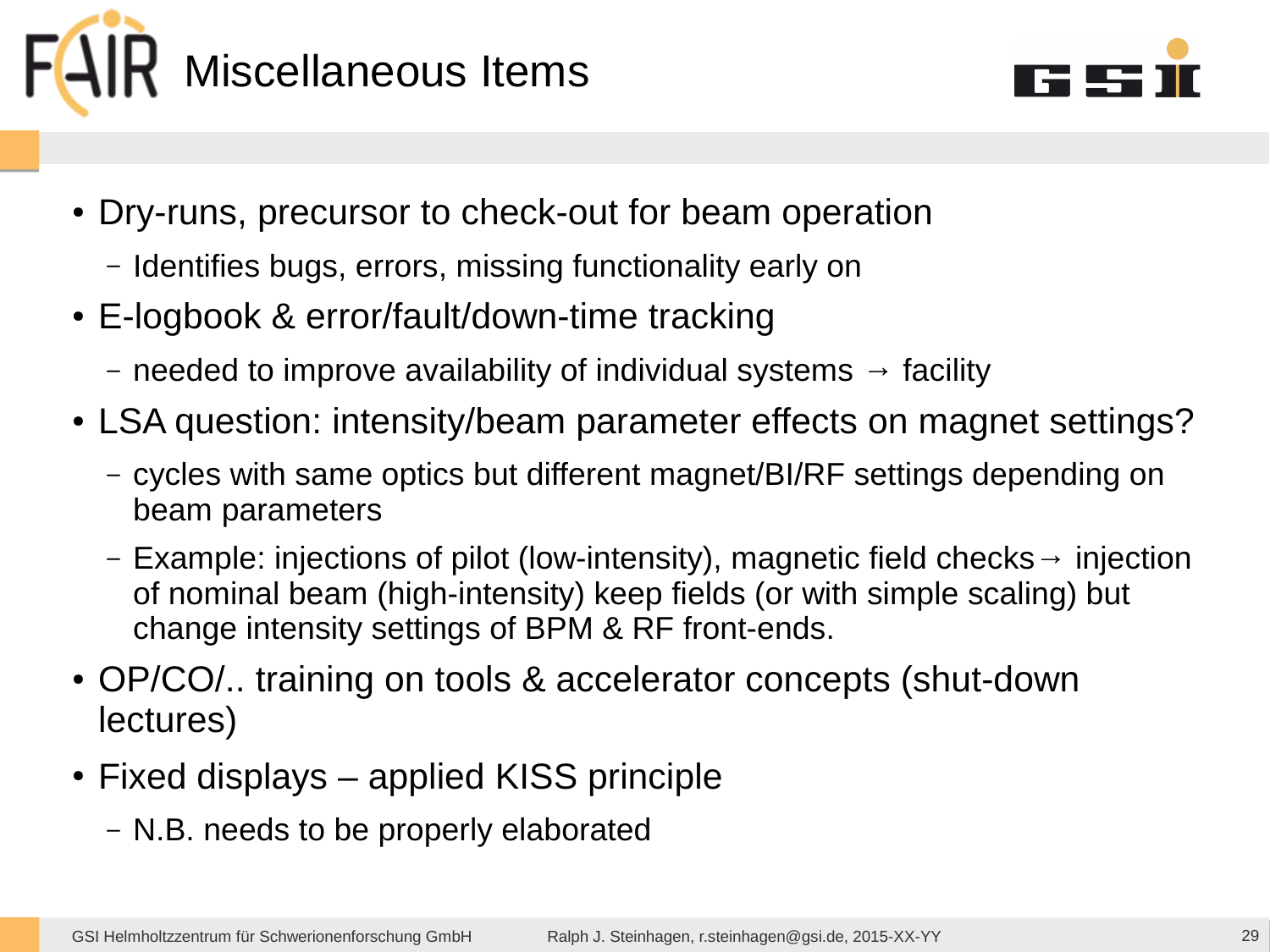



- MP & FMECA (Failure-Mode-Effects-and-criticality-analysis)
	- not primary function of FCWG but needs to be synchronised and scheduled within overall commissioning and operating strategy:
	- Set limits on how far we can push intensities before MP elements need to be commissioned: optics checks, absorber/collimation setup, interlocks, ...)
		- Operate within envelope set by MP (interlocks, SBF).
	- operational integration across accelerators?
		- KISS keep it simple, keep it safe  $\rightarrow$  'Safe-Beam-Flag' concept for FAIR?
	- Need clearer view of criticality and safety requirements for SIS100
		- What's at stake: human safety, machine HW protection, equipment protection (RF AFE), SEUs & overall Availability, ALARA,
		- Impact of HW failure and beam loss:
			- Destruction potential for major components:
				- Steel vacuum pipe, Cu coating, Al flanges
				- sector valves, BI beam screens
			- Residual beam vacuum (cycle-to-cycle contamination)
			- Residual activation & ALARA
			- SEU and machine availability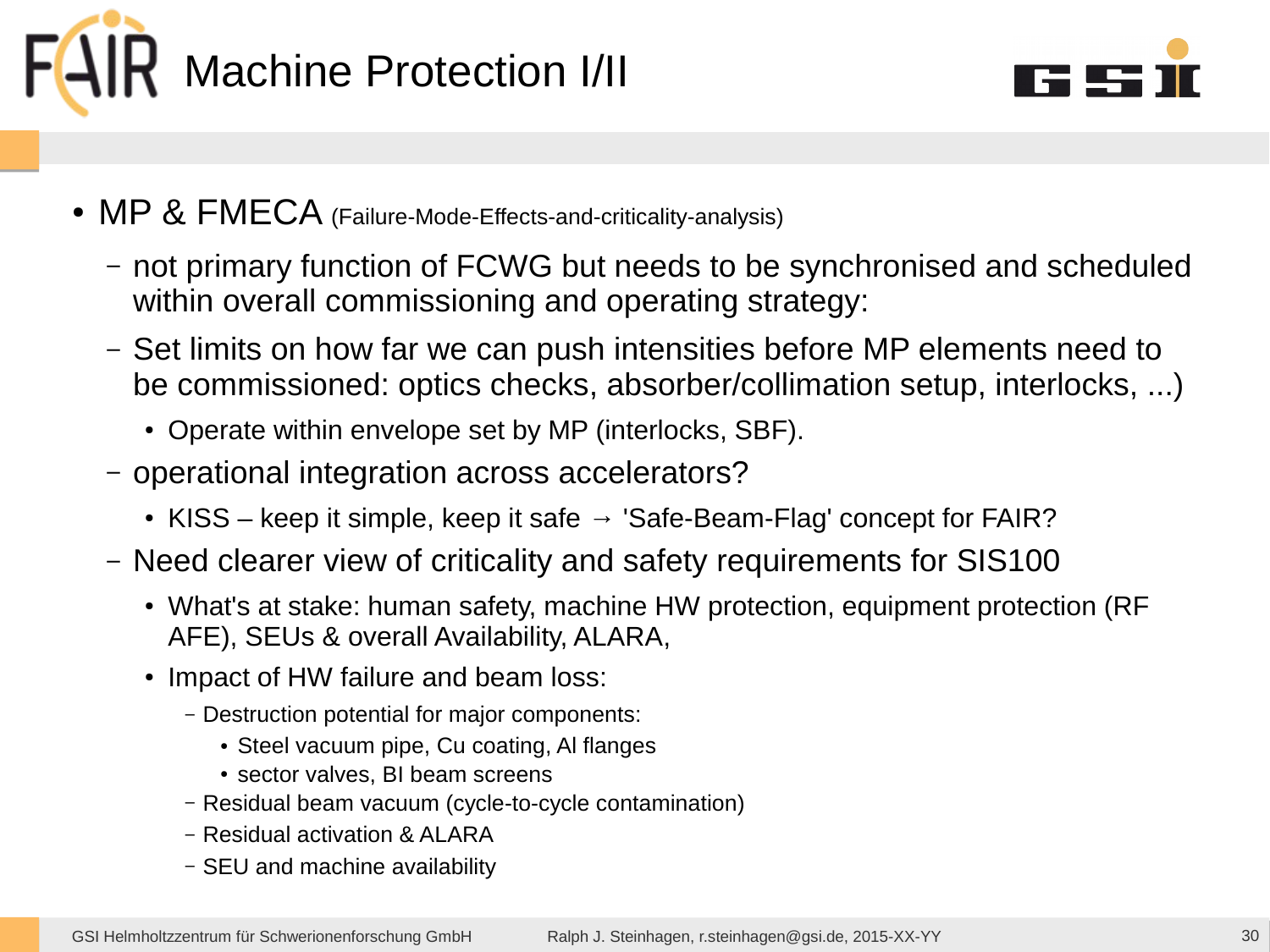



- BI Instruments
	- Ionisation Profile Monitor
		- Need to inject gas? yes/no? Species dependent?
		- Cycle-to-cycle  $IN \rightarrow OUT \rightarrow IN$  possible?
		- Centre beam position available ( $\rightarrow$  steering)?
		- Online emittance monitoring?
		- Damage thresholds (higher-beam losses due to pressure rise)?
	- Beam Screens
		- Cycle-to-cycle  $IN \rightarrow OUT \rightarrow IN$  possible?
		- Damage thresholds?
	- BPMs & RF AFE front-ends
		- How robust w.r.t. intensity/bunch length changes? Margin?
		- Can they adapt to the varying conditions during the ramp? Bunch compression, cooling, etc....
	- Can one use beam instrumentation for MP? 'reliability vs. availability' question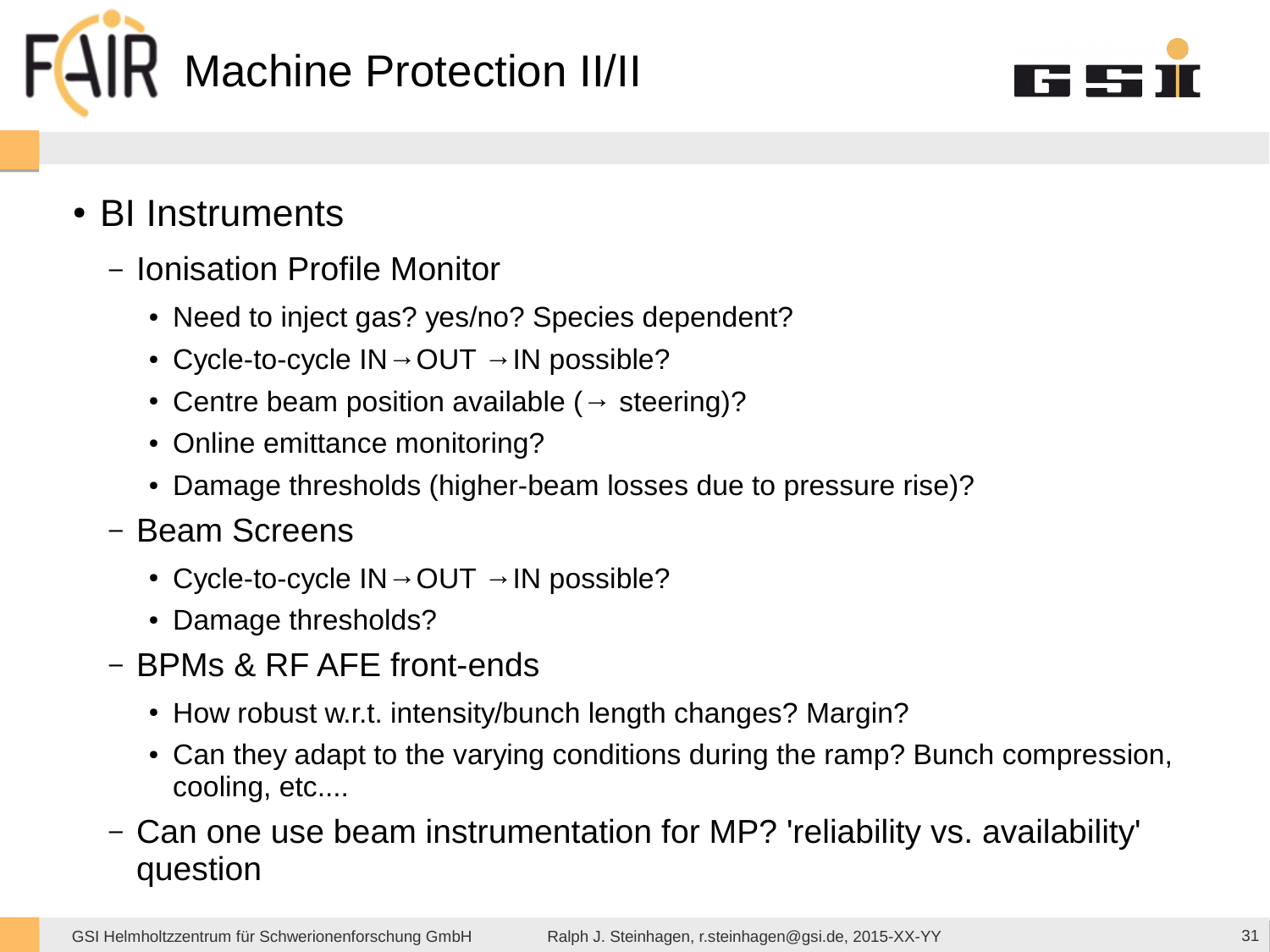



- Beam-Quality-Checks
	- Longitudinal profile recorded/analysed systematically?
	- Emittance monitoring and e-blow-up tracking across chain?
	- Reliability and redundancy of beam current transformer
		- Source for MP interlocks and interlocks protecting upstream equipment (e.g. TFB, BPMs, screens, ..)
	- Definition of 'safe-beam'?
- Reliability and integrity of BPM readings
	- Every-n-cycle or on-demand 'as good as new' checks?
	- checks via k-modulation?  $\rightarrow$  if yes, need address winding/PC soon
	- Low-level RF signal commutation switches?
- Reliability and integrity of  $Q/Q'$  diagnostics
	- Can it be improved? CERN model?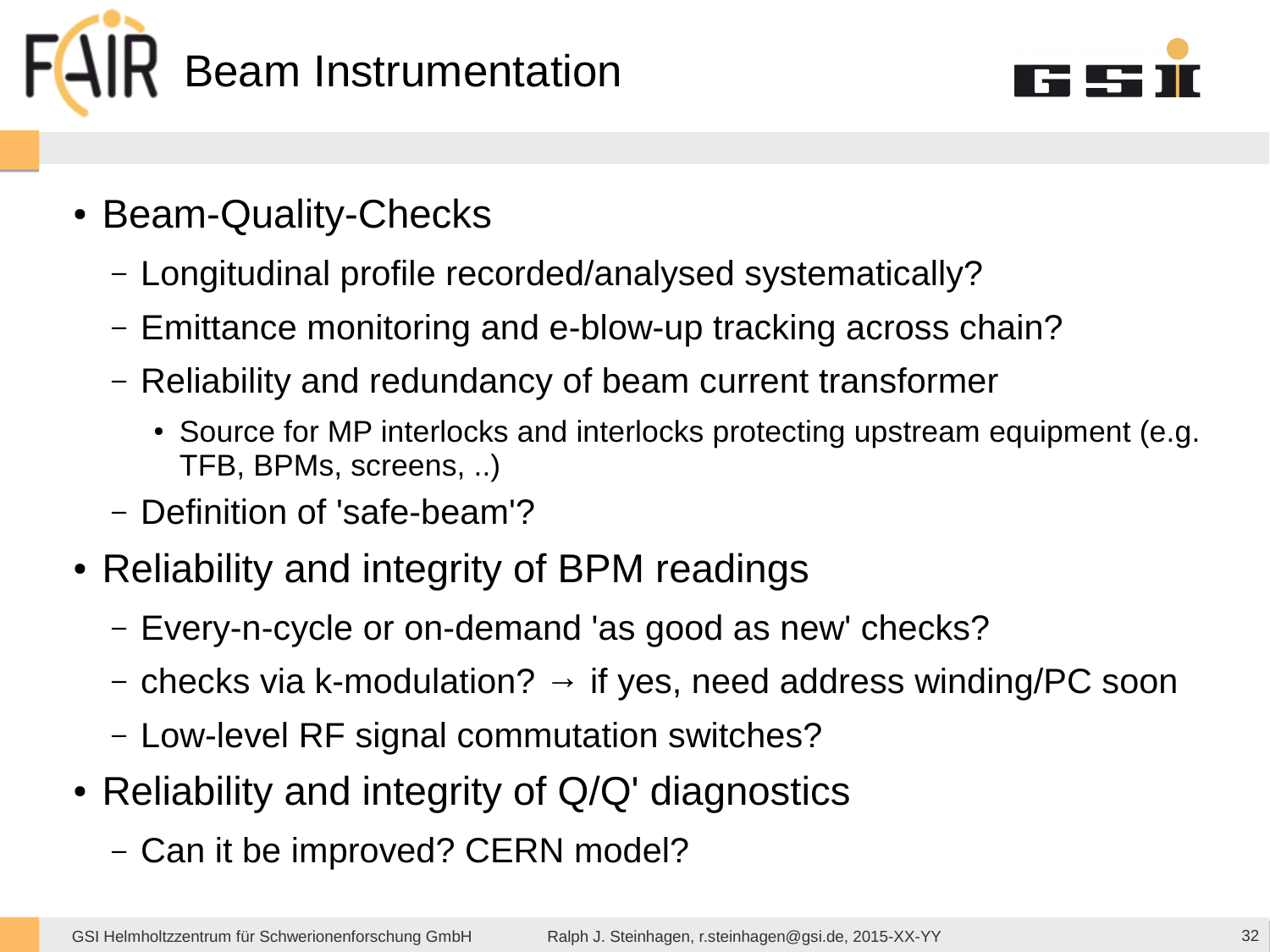



- MP & beam instrumentation
	- Sufficient redundancy/robustness?
	- SIL specification possible (mainly FBCT)?
- Integration of beam instrumentation into operational CO/OP environment
	- big subject, …
- Bunch-to-bucket transfer and BST
	- Bunch #1 & abort gap definition?
	- Can we trigger specific bunches?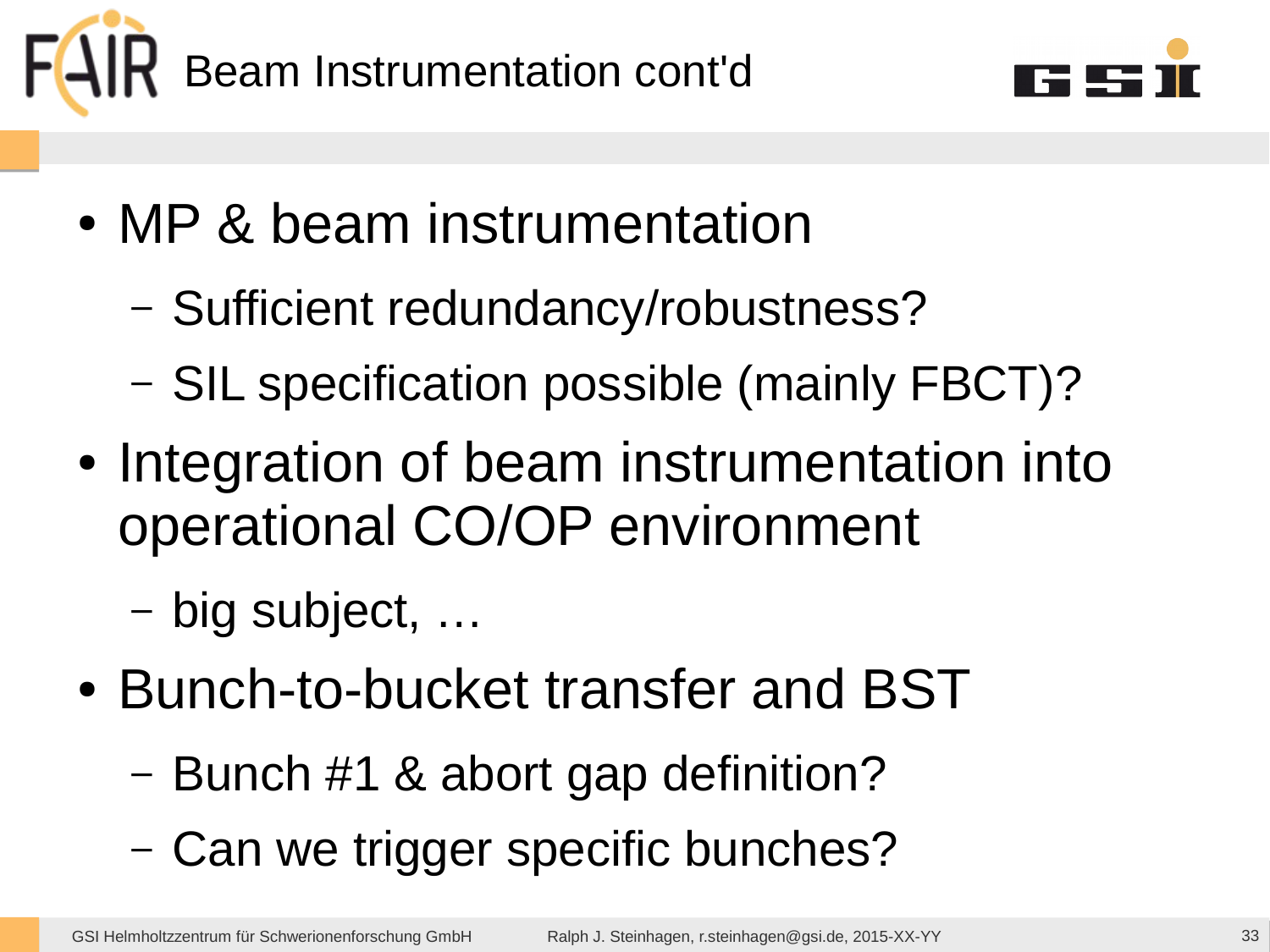



- Operational paradigm: operator tends to the whole beam production chain for a given specific experiment rather than a single set of accelerators
- How to keep OP "fit" for beam recommissioning
	- Is an early restart of UNILAC  $\rightarrow$  SIS18  $\rightarrow$  ESR sufficient?
- MCR level interaction/integration of exp. user in beam operation
	- easier for 'target' experiments (e.g. SFRS)
	- How often and what type of interactions are foreseen for storage ring experiments
- Some things that may need to be formalised:
	- $-$  Lad-laden control room  $\rightarrow$  should encourage (/enforce) more gender balance
	- The matter of "language of the organisation"
		- International contributions and collaborators that would like to participate
		- IMHO: we need to become a bit more hospitable for non-german speakers